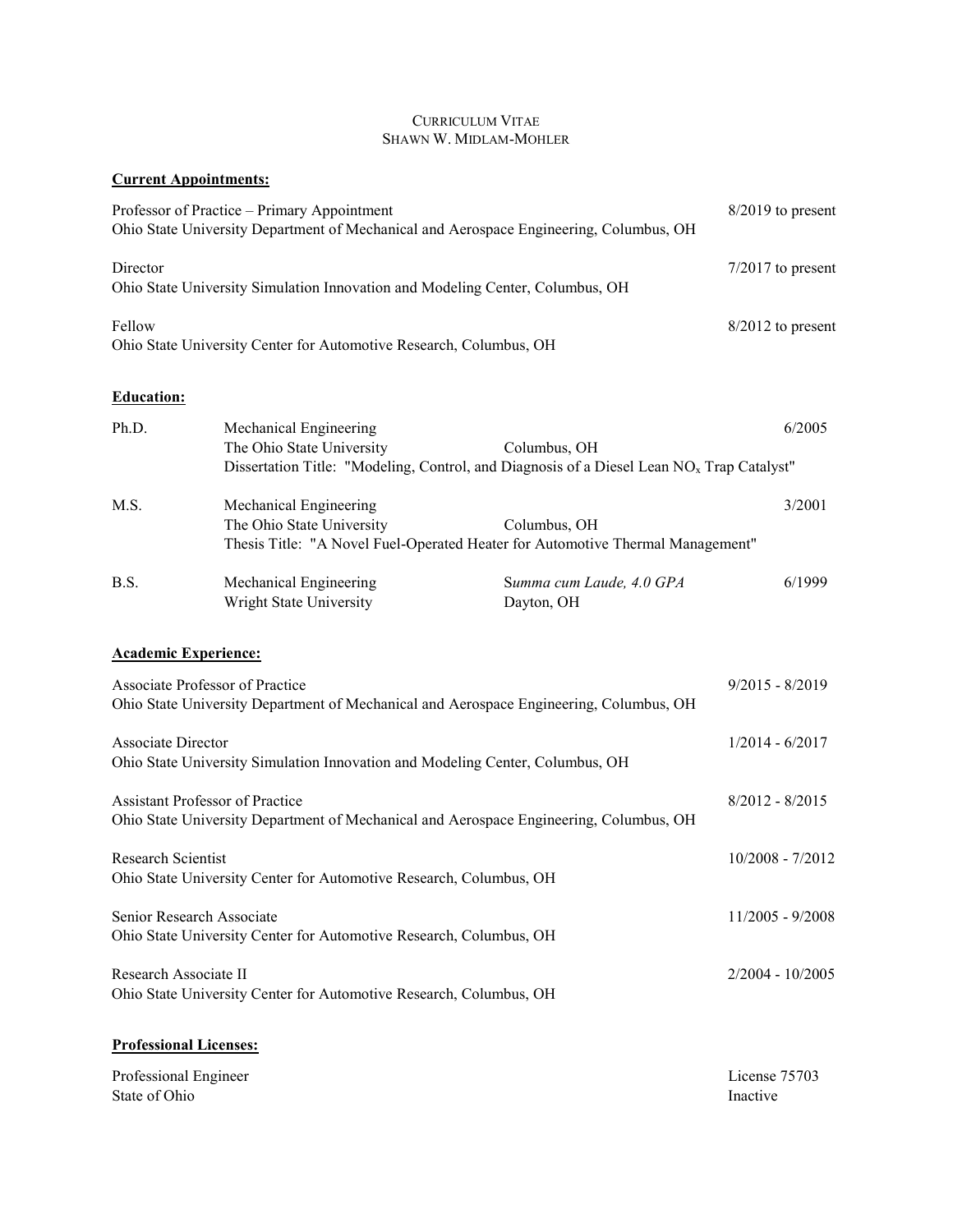| Project Management Professional<br>Project Management Institute                                                                                                                                                                        | License 1622962<br>Inactive |
|----------------------------------------------------------------------------------------------------------------------------------------------------------------------------------------------------------------------------------------|-----------------------------|
| <b>Awards:</b>                                                                                                                                                                                                                         |                             |
| National Science Foundation Outstanding Faculty Advisor Award<br>• Presented to the EcoCAR faculty advisor who best promotes the goals, objectives, and activities related to<br>the EcoCAR student design competition                 | 5/2018                      |
| Honda-OSU Partnership Award<br>• Presented to an individual who has made significant contributions towards promoting and strengthening the<br>Honda-OSU Partnership                                                                    | 5/2016                      |
| <u> Outstanding Faculty Advisor – Ohio State University College of Engineering</u><br>• Presented to most impactful faculty advisor of student engineering teams in the College                                                        | 2/2015                      |
| <b>Applied Automotive Engineering Fellow - Department of Energy</b><br>• Presented to acknowledge significant contributions to applied automotive engineering research and<br>education                                                | 6/2015                      |
| Outstanding Technology Team - TechColumbus<br>• Presented to a team of OSU-CAR faculty and research staff because of their extensive partnerships driving<br>technology forward in Ohio                                                | 2/2012                      |
| National Science Foundation Outstanding Incoming Faculty Advisor Award<br>• Presented to the junior EcoCAR faculty advisor who best promotes the goals, objectives, and activities<br>related to the EcoCAR student design competition | 7/2011                      |

# **TEACHING AND MENTORING**

#### **Doctoral Student (Lead Co-Advisor[1](#page-1-0) )**

|  |  | 1. 2014 - Present David Hillstrom. The Ohio State University. Expected Graduation Fall, 2019. |  |  |  |  |  |
|--|--|-----------------------------------------------------------------------------------------------|--|--|--|--|--|
|--|--|-----------------------------------------------------------------------------------------------|--|--|--|--|--|

- 2. 2015 Present Vivek Bithar. The Ohio State University. Expected Graduation Fall, 2019.<br>3. 2014 Present Greg Jankord. The Ohio State University. Expected Graduation Spring, 20
- 3. 2014 Present Greg Jankord. The Ohio State University. Expected Graduation Spring, 2020.
- Aditya Karamanchi. The Ohio State University.
- 5. 2016 Present Wilson Perez. The Ohio State University.<br>6. 2017 Present Phillip Aquino. The Ohio State University.
- Phillip Aquino. The Ohio State University. Expected Graduation Spring, 2020.

#### **Doctoral Students Mentored & Funded[2](#page-1-1)**

- 1. 2010-2012 Qiuming Gong. The Ohio State University.
- 2. 2009-2011 Jason Meyer. The Ohio State University.
- 3. 2007-2010 Kenny Follen. The Ohio State University.

# **Masters Student (Advisor / Lead Co-Advisor)**

l

1. M. Fang, Analysis of Variability and Injection Optimization of a Compression Ignition Engine, 2009.

<span id="page-1-0"></span><sup>&</sup>lt;sup>1</sup> Professor's of Practice at Ohio State University are not permitted sole advising of PhD students

<span id="page-1-1"></span><sup>&</sup>lt;sup>2</sup> Prior to becoming a Professor of Practice, Dr. Midlam-Mohler was not permitted co-advisor status of PhD students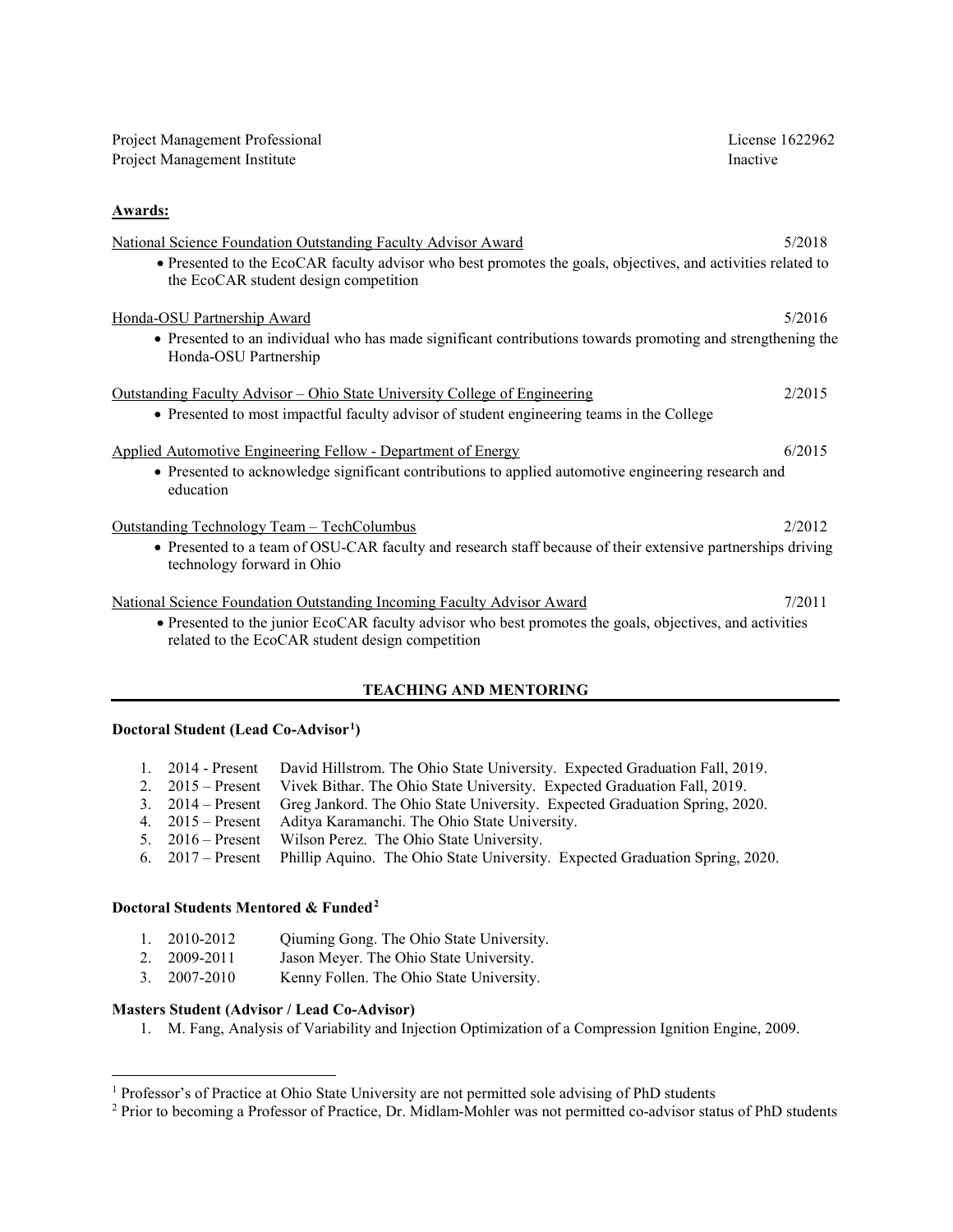- 2. R. S. Maringanti, Inverse-Distsance Interpolation Based Setpoint Generation Methods for Closed-Loop Combstion Control of a CIDI Engine, 2009.
- 3. C. M. Hoops, Uncertainty Analysis for Control Inputs of Diesel Engines, 2010.
- 4. R. B. Cooley, Engine Selection, Modeling, and Control Development for an Extended Range Electric Vehicle, 2010.
- 5. B. Bezaire, Modeling and Control of an Electrically-Heated Catalyst, 2011.
- 6. R. V. Everett, An Improved Model-Based Methodology for Calibration of an Alternative Fueled Engine, 2011.
- 7. J. M. Davis, Diesel Engine Experimental Design and Advanced Analysis Techniques, 2011.
- 8. Gupta, Characterization of Engine and Transmission Lubricants for Electric, Hybrid, and Plug-in Hybrid Vehicles, 2012.
- 9. M. Garcia, Feed-Forward Air-Fuel Ratio Control during Transient Operation of an Alternative Fueled Engine, 2013.
- 10. N. Hyde, Development of a Traction Control System for a Parallel-Series PHEV, 2014.
- 11. S. Gurusubramanian, A comprehensive process for Automotive Model-Based Control, 2013.
- 12. T. Ma, Model-Based Control Design and Experimental Validation of an Automated Manual Transmission, 2013.
- 13. N. V. Baradwaj, Uncertainty Analysis of Resistive Soot Sensors for On-Board Diagnostics of Automotive Particulate Filters, 2013.
- 14. S. A. Ramirez, Supervisory Control Validation of a Fuel Cell Hybrid Bus Using Software-in-the-Loop and Hardware-in-the-Loop Techniques, 2013.
- 15. M. J. Organiscak, Model Based Suspension Calibration for Hybrid Vehicle Ride and Handling Recovery, 2014.
- 16. D. R. Hillstrom, Light Duty Natural Gas Engine Characterization, 2014.
- 17. T. Mukherjee, One Dimensional Air System Modeling of Advanced Technology Compressed Natural Gas Engines, 2014.
- 18. S. Shivaprasad, Model Based Investigation of Lean Gasoline PM and NOx Control, 2014.
- 19. E. M. Gallo, Development of Series Mode Control of a Parallel-Series Plug-In Hybrid Electric Vehicle, 2014.
- 20. W. Spiegel, A Soft ECU Approach to Develop a Powertrain Control Strategy, 2015.
- 21. Hegde, Look-Ahead Energy Management Strategies for Hybrid Vehicles., 2018.
- 22. J. J. Ward, Modeling and Simulating a Performance Hybrid Electric Vehicle, 2015.
- 23. S. Yacinthe, System Safety Development of a Performance PHEV Through a Model-Based Systems Engineering Approach, 2016.
- 24. Khanna, Full-Vehicle Model Development of a Hybrid Electric Vehicle And Development of a Controls Testing Framework, 2016.
- 25. L. A. Cardinale, Automating the Subjective Analysis of Knock during Hot Engine Starts, 2016.
- 26. J. Mack, Calibration of Automotive Aftertreatment Models through Co-Simulation with MATLAB Optimization Routines, 2016.
- 27. M. J. Yatsko, Development of a Hybrid Vehicle Control System, 2016.
- 28. C. Huster, Design and Validation of an Active Stereo Vision System for the OSU EcoCAR 3, 2017.
- 29. Modak, Modeling and Control of an Automated Manual Transmission for EcoCAR 3 Vehicle, 2017.
- 30. D. S. Kibalama, Design and Implementation of a Belted Alternator Starter System for the OSU EcoCAR 3 Vehicle, 2017.
- 31. B. Bishop, Model-Based Suspension Optimization of the Ohio State EcoCAR 3 Vehicle, 2018.
- 32. S. J. Trask, Systems and Safety Engineering in Hybrid-Electric and Semi-Autonomous Vehicles, 2019.
- 33. M. A. Mandokhot, Development of Predictive Gasoline Direct Fuel Injector Model for Improved Incylinder Combustion Characterization, 2018.
- 34. E. G. Clepper, Agile Project Management/Systems Engineering of an AV Interior Prototype, 2018.
- 35. A. Thomas, Modeling and Performance Analysis of a 10-Speed Automatic Transmission for X-in-the-Loop Simulation, 2018.
- 36. J. Hurd, Design of Reconfigurable Interior for Autonomous Vehicle Prototype, 2018.
- 37. K. B. Kavathia, Uncertainty Analysis of an Engine Test Cell, 2018.
- 38. S. K. Sahu, Model-Supported Heat- Flux Sensor Development, 2018.
- 39. U. R. Gambhira, Powertrain Optimization of an Autonomous Electric Vehicle, 2018.
- 40. E. Stoddart, Computer Vision Techniques for Automotive Perception Systems, 2019.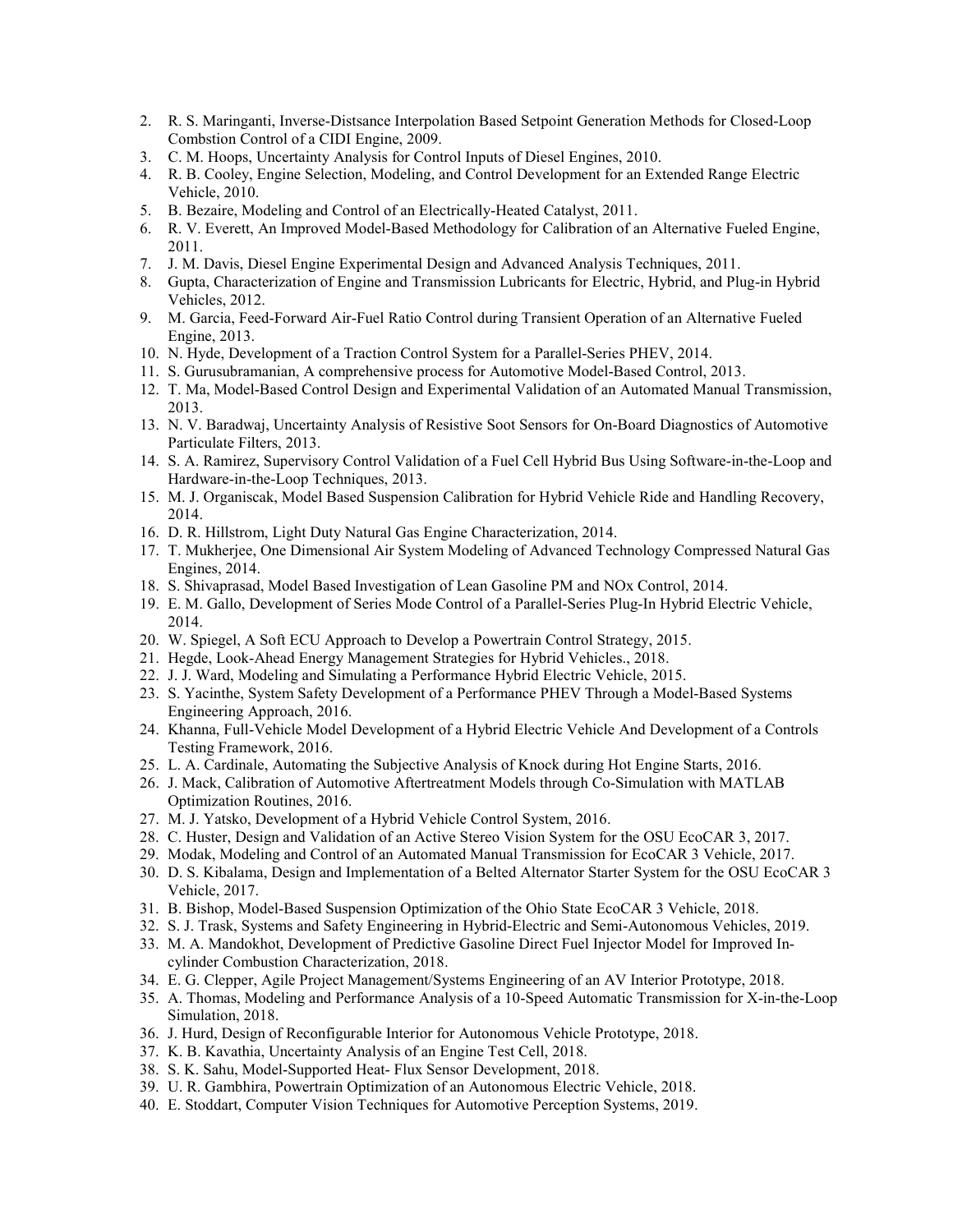- 41. 2018 present P. Dalke. The Ohio State University.
- 42. 2018 present K. Kuwabara. The Ohio State University.
- 43. 2018 present L. Longmire. The Ohio State University.
- 44. 2018 present M. Satra. The Ohio State University.
- 45. 2018 present M. Patil. The Ohio State University.
- 46. 2018 present Y. Jin. The Ohio State University.
- 47. 2019 present H. Rangarajan. The Ohio State University.
- 48. 2019 present J. Karl-DeFrain. The Ohio State University.
- 49. 2019 present S. Goel. The Ohio State University.
- 50. 2019 present A. Narasimhan. The Ohio State University.

#### **MS Students Mentored and Funded:[3](#page-3-0)**

- 1. Eric Snyder, 2005. The Ohio State University.
- 2. Adam Vosz, 2006. The Ohio State University.
- 3. Courtney Coburn, 2006. The Ohio State University.
- 4. Kenny Follen, 2007. The Ohio State University.
- 5. Josh Cowgill, 2007. The Ohio State University.

#### **Visiting Scholars Supervised:**

The following individuals conducted research at Ohio State for periods of  $3 - 12$  while completing MS/PhD programs at other institutions.

- 1. Simone Bernasconi, 2007, The Ohio State University.
- 2. Patrick Rebechi, 2008, The Ohio State University.
- 3. Andrea Pezzini, 2008, The Ohio State University.
- 4. Adalbert Wolany, 2009, The Ohio State University.
- 5. Bernhard Grimm, 2010, The Ohio State University.
- 6. Asier Martinez, 2011, The Ohio State University.
- 7. Dennis Kibilama, 2014, The Ohio State University.
- 8. Africa Junior, 2014, The Ohio State University.
- 9. Tom Kigezi, 2014, The Ohio State University.
- 10. Guido Guercioni, 2016, The Ohio State University.
- 11. Vincente Capito, 2019, The Ohio State University.

#### **Undergraduate Research (Advisor/Supervisor)**

l

| 1. | $2006 - 2007$     | Rhisee Bhatt. The Ohio State University.    |
|----|-------------------|---------------------------------------------|
| 2. | 2007              | Joshua Supplee. The Ohio State University.  |
| 3. | 2008              | John Lutz. The Ohio State University.       |
| 4. | 2008              | Konrad Svzed. The Ohio State University.    |
| 5. | $2008 - 2009$     | Chris Hoops. The Ohio State University.     |
| 6. | $2008 - 2009$     | Al Godfrey. The Ohio State University.      |
| 7. | 2009              | Ross Want. The Ohio State University.       |
| 8. | 2009              | Sean Ewing. The Ohio State University.      |
| 9. | 2009              | David Griffin. The Ohio State University.   |
|    | 10. $2009 - 2010$ | Jennifer Loy. The Ohio State University.    |
|    | 11. $2009 - 2010$ | John Macauley. The Ohio State University.   |
|    | 12. $2009 - 2010$ | Alixandra Keil. The Ohio State University.  |
|    | 13. $2009 - 2010$ | Andrew Arnold. The Ohio State University.   |
|    | 14. $2009 - 2010$ | Ryan Everett. The Ohio State University.    |
|    | 15. $2009 - 2010$ | John Davis. The Ohio State University.      |
|    | 16. $2009 - 2010$ | Katherine Bovee. The Ohio State University. |
|    |                   |                                             |

<span id="page-3-0"></span><sup>&</sup>lt;sup>3</sup> These students were mentored by Dr. Midlam-Mohler as a staff member prior to having advising status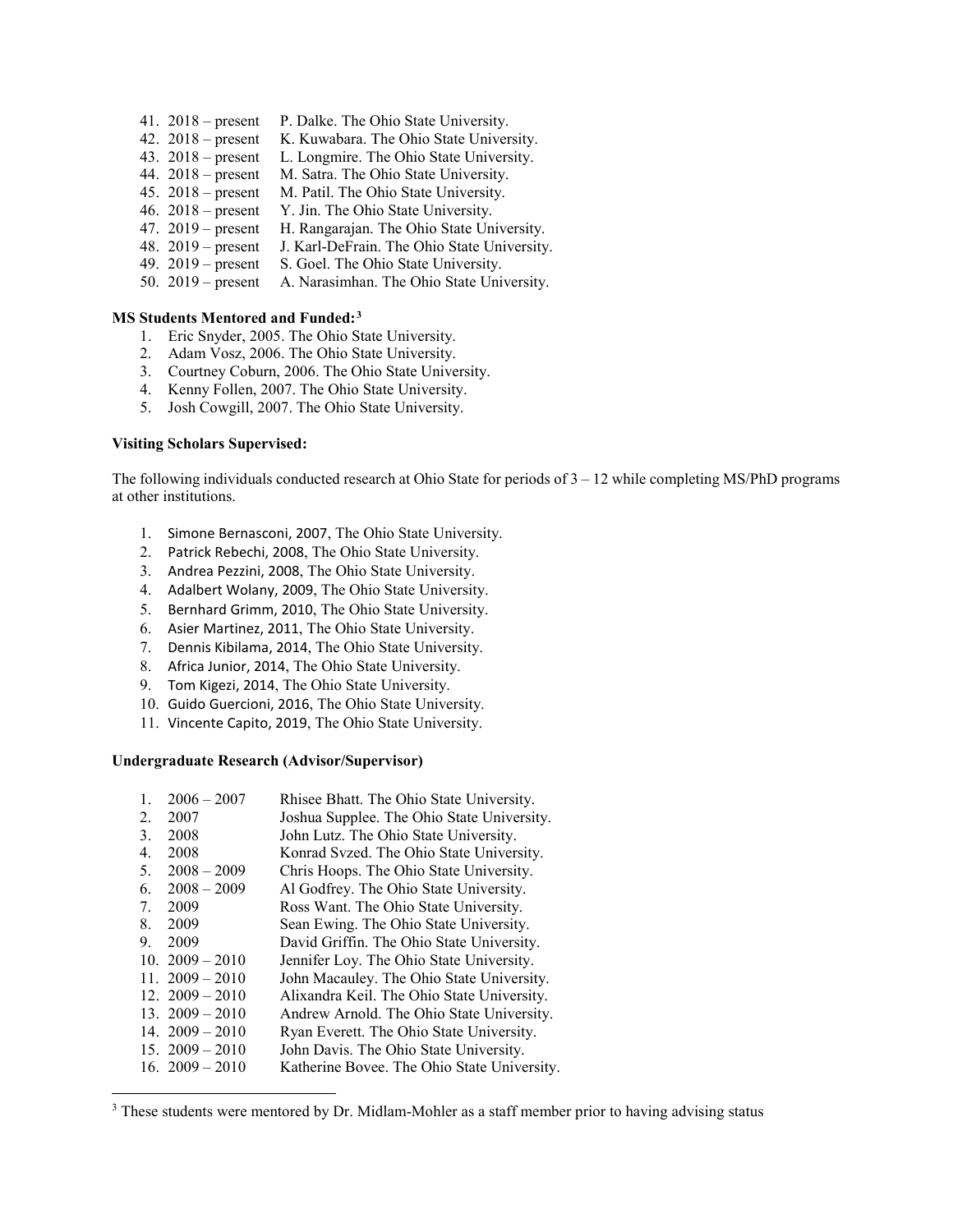| $17. \ 2010 - 2013$   | Sarah Jadwin. The Ohio State University.            |
|-----------------------|-----------------------------------------------------|
| 18. $2010 - 2011$     | Abbey Underwood. The Ohio State University.         |
| 19. 2011              | Jerrin Lutcsh. The Ohio State University.           |
| $20.2012 - 2013$      | Tom Brown. The Ohio State University.               |
| 21. $2012 - 2013$     | Jason Ward. The Ohio State University.              |
| $22. \ \ 2012 - 2013$ | Tyler Joswick. The Ohio State University.           |
| $23. \ \ 2012 - 2013$ | Sarah Vasey. The Ohio State University.             |
| 24. $2012 - 2013$     | Andrew Speigel. The Ohio State University.          |
| $25. \ \ 2013 - 2014$ | Bryan Silverman. The Ohio State University.         |
| $26. \ \ 2013 - 2014$ | MJ Yatsko. The Ohio State University.               |
| $27. \ \ 2013 - 2014$ | Gaurav Krishnaraj. The Ohio State University.       |
| $28. \ \ 2012 - 2014$ | Arjun Khanna. The Ohio State University.            |
| $29. \ \ 2016 - 2017$ | Shuhan Yang. The Ohio State University.             |
| 30. $2017 - 2018$     | Briana Antorino. The Ohio State University.         |
| $31. \ \ 2018 - 2019$ | Jacqueline Karl-DeFrain. The Ohio State University. |
| $32. \ \ 2018 - 2019$ | Alisson Mellor. The Ohio State University.          |
| 33. $2018 - 2019$     | Kristina Kuwabara. The Ohio State University.       |
| $34. \ \ 2018 - 2019$ | Phillip Dalke. The Ohio State University.           |

#### **Research Staff Supervision:**

Dr. Midlam-Mohler has supervised the following technical staff. Only their current/terminal position is listed.

| $2014 - 2019$        | Punit Tulpule. Research Scientist. The Ohio State University.                        |
|----------------------|--------------------------------------------------------------------------------------|
| 2. $2015 - 2017$     | Ayyoub Rezaeian. Post-Doctoral Researcher. The Ohio State University.                |
| 3. $2015 -$ Present  | Emily Nutwell, Research Specialist. The Ohio State University.                       |
| 4. $2015 - 2019$     | Sheng Dong, Research Scientist. The Ohio State University.                           |
| 5. $2015 - 2019$     | Zhenyu Wang, Research Scientist. The Ohio State University.                          |
| 6. $2015 -$ Present  | Raju Dantuluri. Senior Research Associate - Engineer. The Ohio State University.     |
| 7. $2017 -$ Present  | Satchit Ramnath, Research Associate 2 - Engineer. The Ohio State University.         |
| 8. $2017 -$ Present  | Peiyu Yang, Research Associate 2 - Engineer. The Ohio State University.              |
| 9. $2017 - 2019$     | Ali Nassiri, Research Scientist. The Ohio State University.                          |
| 10. $2018 -$ Present | Luke Fredette, Post-Doctoral Researcher. The Ohio State University.                  |
| 11. $2019 -$ Present | Rodrigo Auza Gutierrrez, Research Associate 2 – Engineer. The Ohio State University. |
| 12. $2019 -$ Present | Rasoul Esmaeilpour, Post-Doctoral Researcher. The Ohio State University.             |
|                      |                                                                                      |

#### **Research Faculty Mentored:**

Four of Dr. Midlam-Mohler's supervised research staff were successful in transitioning to research faculty positions in 2019.

- 1. Dr. Zhenyu Wang, Mechanical and Aerospace Engineering, Ohio State University
- 2. Dr. Punit Tulpule, Mechanical and Aerospace Engineering, Ohio State University
- 3. Dr. Sheng Dong, Mechanical and Aerospace Engineering, Ohio State University
- 4. Dr. Ali Nassiri, Integrated Systems Engineering, Ohio State University

# **Undergraduate and Graduate Courses:**

Dr. Midlam-Mohler's teaching focuses on automotive technical electives and capstone senior design. His cumulative mean electronic student evaluation score for "Overall Rating" is 4.7 out of a 5 point scale.

| <b>Period Offered</b> | <b>Course Number and Title</b>             |
|-----------------------|--------------------------------------------|
| Spring 2007           | ME 730 Internal Combustion Engine Modeling |
| Winter 2009           | ME 631 Automotive Powertrain Laboratory    |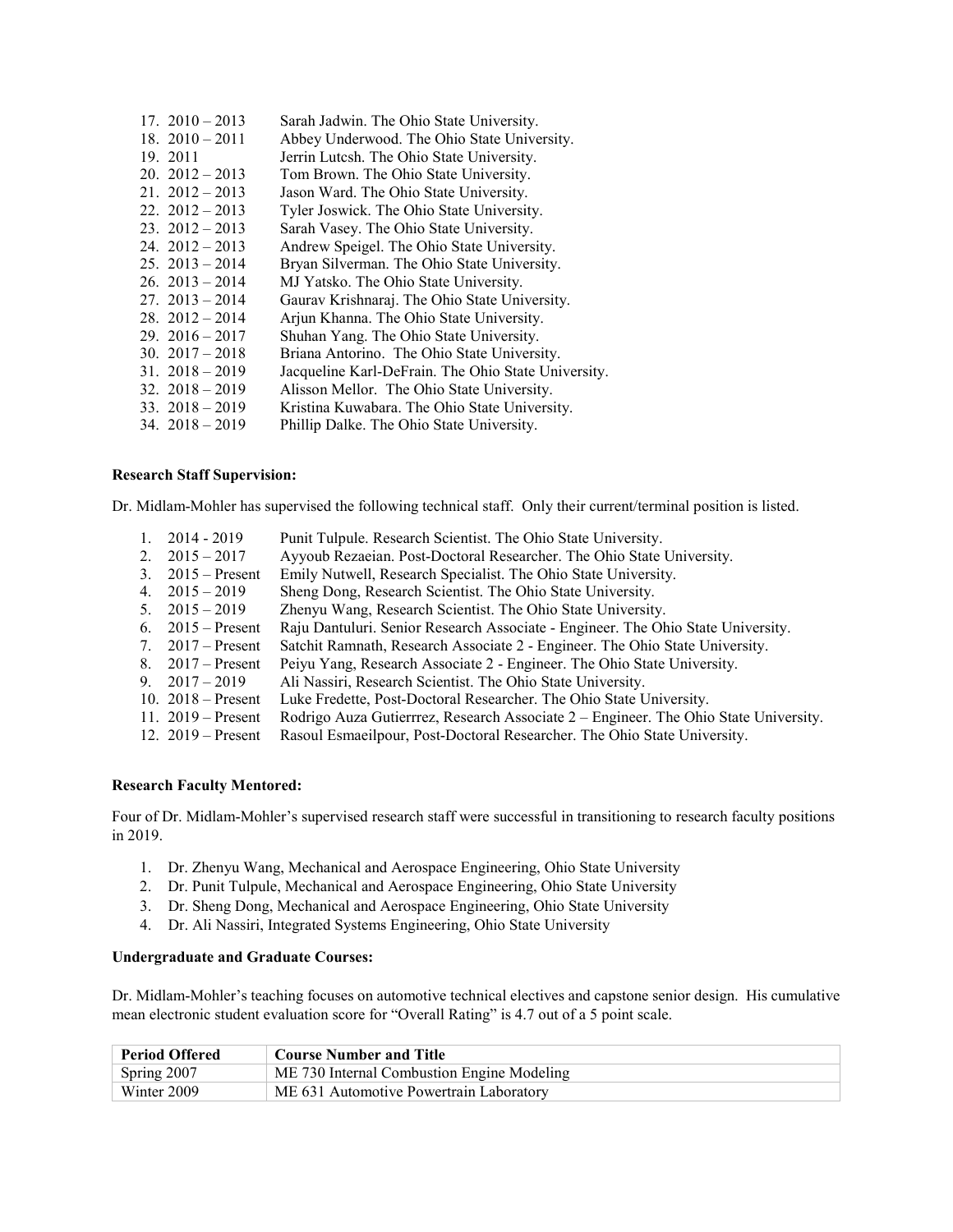| Spring 2009      | ME 730 Internal Combustion Engine Modeling                          |
|------------------|---------------------------------------------------------------------|
| Winter 2010      | ME 631 Automotive Powertrain Laboratory                             |
| Winter 2011      | ENGR 659.01 Multidisciplinary Capstone 1                            |
| Winter 2011      | ME 565.02 Mechanical Engineering Design 1                           |
| Winter 2011      | ME 631 Automotive Powertrain Laboratory                             |
| Spring 2011      | ENGR 659.02 Multidisciplinary Capstone 2                            |
| Spring 2011      | ME 565.03 Mechanical Engineering Design 2                           |
| Winter 2012      | ENGR 659.01 Multidisciplinary Capstone 1                            |
| Winter 2012      | ME 565.02 Mechanical Engineering Design 1                           |
| Winter 2012      | ME 631 Automotive Powertrain Laboratory                             |
| Spring 2012      | ENGR 659.02 Multidisciplinary Capstone 2                            |
| Spring 2012      | ME 565.03 Mechanical Engineering Design 2                           |
| <b>Fall 2012</b> | ME 4902.01 Mechanical Engineering Capstone 1                        |
| Spring 2013      | ME 4902.02 Mechanical Engineering Capstone 2                        |
| Spring 2013      | ME 5531 Automotive Powertrain Laboratory                            |
| Fall 2013        | ME 4902.01 Mechanical Engineering Capstone 1                        |
| Fall 2013        | ME 4194 Applied Project Management and System Engineering 1 (Pilot) |
| Spring 2014      | ME 4902.02 Mechanical Engineering Capstone 2                        |
| Spring 2014      | ME 5531 Automotive Powertrain Laboratory                            |
| Spring 2014      | ME 4194 Applied Project Management and System Engineering 2 (Pilot) |
| Fall 2014        | ME 4902.02 Engineering Capstone                                     |
| Fall 2014        | ME 5194 Applied Project Management and System Engineering 1         |
| Spring 2015      | ME 5531 Automotive Powertrain Laboratory                            |
| Spring 2015      | ME 5194 Hardware-in-the-Loop for Control System Development (Pilot) |
| Spring 2015      | ME 4902.02 Mechanical Engineering Capstone 2                        |
| Fall 2016        | ME 5600 Applied Project Management and System Engineering           |
| Fall 2016        | ME 4902.02 Mechanical Engineering Capstone 1                        |
| Spring 2017      | ME 4902.02 Mechanical Engineering Capstone 2                        |
| Fall 2017        | ME 4902.02 Mechanical Engineering Capstone 1                        |
| Spring 2017      | ME 5531 Automotive Powertrain Laboratory                            |
| Spring 2017      | ME 4902.02 Mechanical Engineering Capstone 2                        |
| Autumn 2017      | MECHENG 4902.01 ME Capstone Design II: Student Design Competitions  |
| Spring 2018      | MECHENG 5531 Automotive Powertrain Laboratory                       |
| Spring 2018      | MECHENG 4902.02 ME Capstone Design III: Student Design Competitions |
| Spring 2018      | ME 5531 Automotive Powertrain Laboratory                            |
| Autumn 2018      | ME 4900 ME Capstone Design I                                        |
| Autumn 2018      | ME 4902.01 ME Capstone Design II: Student Design Competitions       |
| Spring 2019      | ME 4902.02 ME Capstone Design III: Student Design Competitions      |
| Autumn 2019      | ME 4900 ME Capstone Design I                                        |
| Autumn 2019      | ME 4902.01 ME Capstone Design II: Student Design Competitions       |

#### **Curriculum Development – Internal:**

ME 5531 Advanced Automotive Systems Analysis 2019

Ohio State University, Columbus, OH

- Redeveloped previous 5531 course to include autonomous vehicle sensing and electrified powertrains
- Reused  $< 50\%$  of previous material
- Secured donations of equipment for the lab from Fiat Chrysler and Honda

# ME 4900 ME Capstone Design I 2018

Ohio State University, Columbus, OH

• Developed a dedicated 4900 course for students engaged in the Student Design Competition Capstone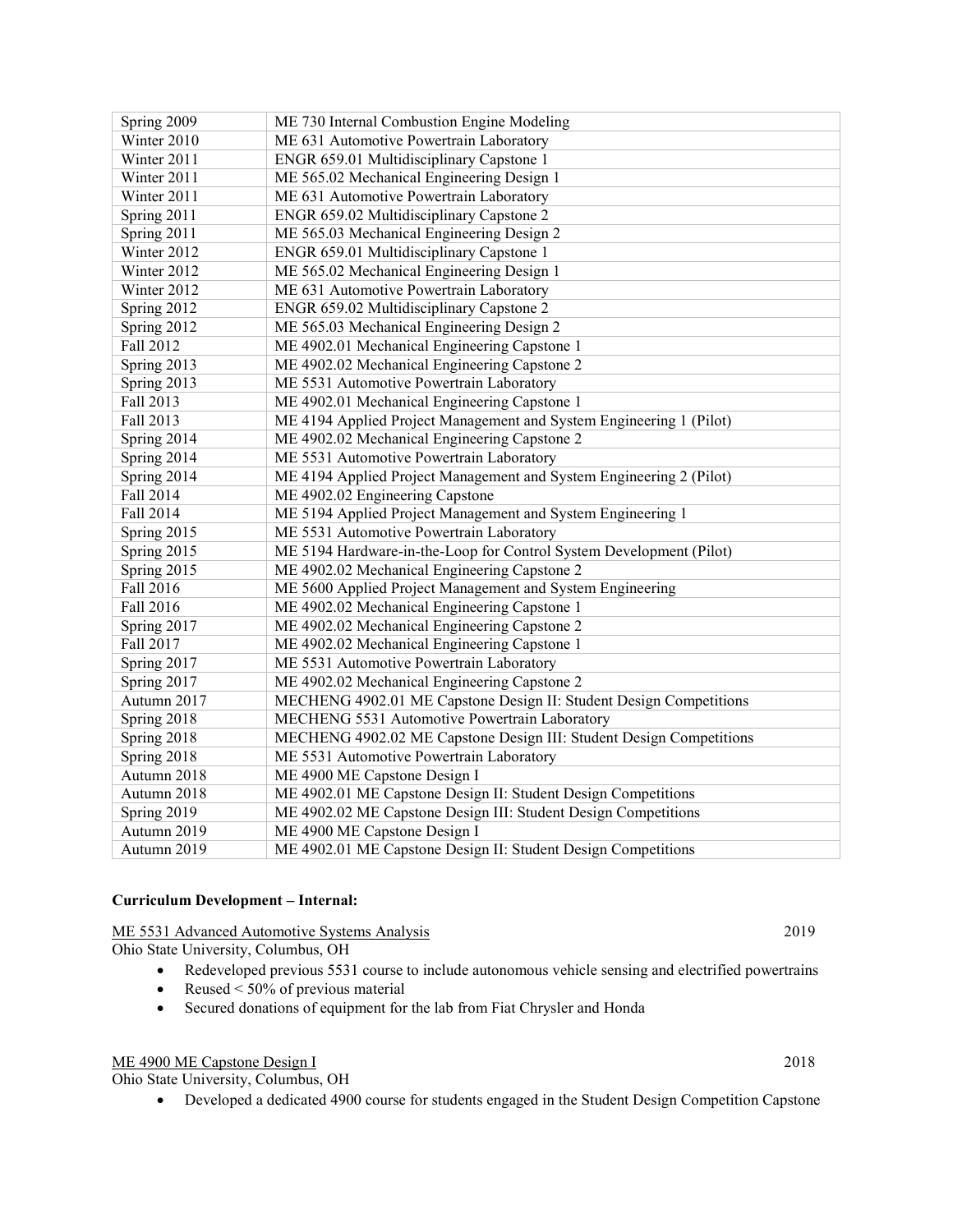| ME 5600 Applied Project Management and System Engineering                                                              | 2016 |
|------------------------------------------------------------------------------------------------------------------------|------|
| Ohio State University, Columbus, OH                                                                                    |      |
| Developed new course based on MAE EAB feedback on value of course for our undergraduates<br>$\bullet$                  |      |
| Course immerses students in a system engineering and project management role-playing scenario<br>$\bullet$             |      |
| ME 5194 Hardware-in-the-Loop for Control System Development (Pilot)                                                    | 2015 |
| Ohio State University, Columbus, OH                                                                                    |      |
| Developed new course on HIL to complement existing controls / system modeling courses<br>٠                             |      |
| Effort was funded via a competitive grant from The Mathworks<br>$\bullet$                                              |      |
| ME 565.02/.02 Mechanical Engineering Design 1 & 2                                                                      | 2011 |
| Ohio State University, Columbus, OH                                                                                    |      |
| Adapted existing MAE and ENGR to work with student design competition teams                                            |      |
| Developed sponsors to fund the activity fully and have never used department funds<br>$\bullet$                        |      |
| ME 631 Internal Combustion Engine Modeling                                                                             | 2009 |
| Ohio State University, Columbus, OH                                                                                    |      |
| Redeveloped course with <25% reuse of previous lecture material and total redevelopment of<br>$\bullet$<br>assignments |      |
| Developed content that walked students through building an entire engine model in stages, developed<br>$\bullet$       |      |
| project that used industry-standard simulation package                                                                 |      |
| ME 730 Internal Combustion Engine Modeling                                                                             | 2007 |
| Ohio State University, Columbus, OH                                                                                    |      |
| Redeveloped course with <10% reuse of previous material/labs<br>٠                                                      |      |
| Developed adaptable labs/content that utilized latest research engines/vehicles at CAR to provide<br>$\bullet$         |      |
| industry-relevant experience for students                                                                              |      |
| <u> Curriculum Development – External:</u>                                                                             |      |
| Dr. Midlam-Mohler is an active participant in the industry-focused distance education program through the Center for   |      |
| Automotive Research. He has also developed a number of courses in his area of expertise for the Department of          |      |
| Energy sponsored advanced technology vehicle competition program.                                                      |      |
|                                                                                                                        |      |
| <b>Internal Combustion Engine Control</b>                                                                              | 2015 |
| Ohio State University, Columbus, OH                                                                                    |      |
| Developed a 6 hour seminar from on IC engine control<br>$\bullet$                                                      |      |
| Supported by the Department of Energy                                                                                  |      |
| Internal Combustion Engines from a System Perspective                                                                  | 2014 |
| Ohio State University, Columbus, OH                                                                                    |      |
| Developed a 6 hour seminar from on IC engines from a systems perspective                                               |      |
| Supported by the Department of Energy<br>٠                                                                             |      |
| <b>IC Engine Modeling</b>                                                                                              | 2014 |
| Ohio State University, Columbus, OH                                                                                    |      |
| Developed a 6 hour seminar from on modeling of internal combustion engines<br>٠                                        |      |
| Supported by the Department of Energy<br>$\bullet$                                                                     |      |
|                                                                                                                        |      |
| Matlab for Data Analysis and Calibration Seminar                                                                       | 2013 |
| Ohio State University, Columbus, OH                                                                                    |      |

• Used  $\leq$  5% of colleague's 4900 course material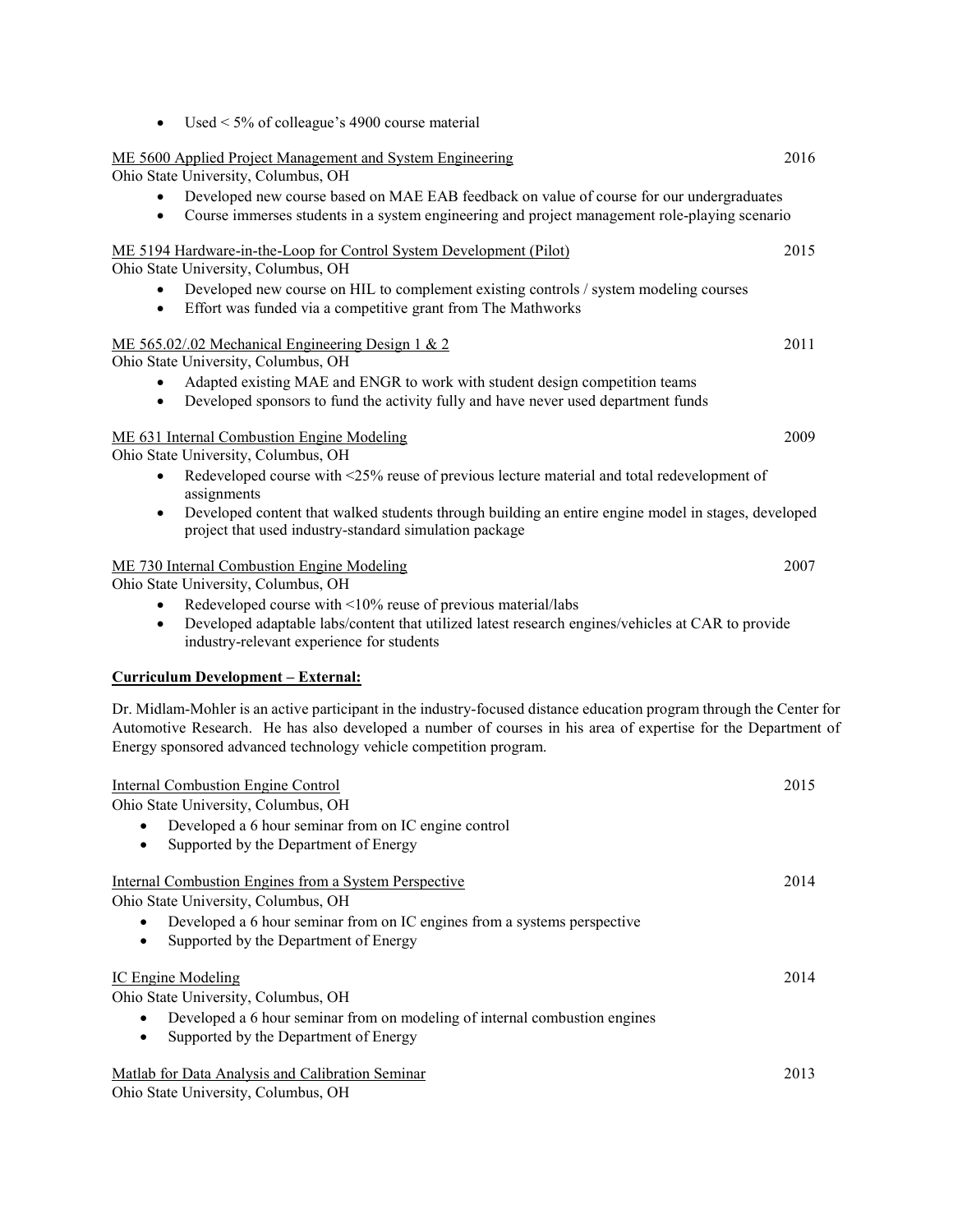| Developed a 10 hour seminar on the use of Matlab for data analysis and calibration<br>$\bullet$                                                                 |      |
|-----------------------------------------------------------------------------------------------------------------------------------------------------------------|------|
| Developed for the CAR Distance Education program<br>$\bullet$                                                                                                   |      |
|                                                                                                                                                                 |      |
| SIL/HIL Techniques for Automotive Control Development                                                                                                           | 2013 |
| Ohio State University, Columbus, OH                                                                                                                             |      |
| Developed a 10 hour seminar on the use of software-in-the-loop and hardware-in-the-loop techniques for<br>$\bullet$<br>control code validation and verification |      |
| Developed for the CAR Distance Education program<br>$\bullet$                                                                                                   |      |
|                                                                                                                                                                 |      |
| Alternative Fuels Seminar                                                                                                                                       | 2013 |
| Ohio State University, Columbus, OH                                                                                                                             |      |
| Developed a 10 hour seminar on automotive alternative fuels<br>$\bullet$                                                                                        |      |
| Developed for the CAR Distance Education program<br>$\bullet$                                                                                                   |      |
|                                                                                                                                                                 |      |
| Model-Based Control of Hybrid Electric Vehicles                                                                                                                 | 2012 |
| Ohio State University, Columbus, OH                                                                                                                             |      |
| Developed a 6 hour seminar from on model-based control of hybrid vehicles<br>$\bullet$                                                                          |      |
| Supported by the Department of Energy<br>$\bullet$                                                                                                              |      |
|                                                                                                                                                                 |      |
|                                                                                                                                                                 |      |

# **INTERNAL SERVICE**

# Simulation Innovation and Modeling Center, Director 2017 to present

Ohio State University, Columbus, OH

- Responsible for all Center leadership activities
- Supervise 3 business and 12 technical staff
- Grew center to \$6.5M in research annual expenditures
- Supports research of more than 70 faculty, 30 graduate students, and 60 undergraduates

# Simulation Innovation and Modeling Center, Associate Director 2014 to 2017

Ohio State University, Columbus, OH

- Responsible for day-to-day operation of the center
- Co-responsible for strategic leadership of the center
- Responsible for all hiring and staff performance
- Responsible for status reports to College and Honda

# **Business Staff Supervision:**

- 1. 2015 2017 Alexis Duffy, Program Manager, The Ohio State University.<br>2. 2016 Present Layla Mohamad-Ali, HR/Fiscal Generalist, The Ohio State U
- Layla Mohamad-Ali, HR/Fiscal Generalist, The Ohio State University.
- 3. 2017 Present Heather Sever, Associate Director, The Ohio State University.
- 4. 2017 Present Amber Pasternak, Program Manager, The Ohio State University.
- 5. 2019 Present Camille Weiker-Isaman, Program Assistant, The Ohio State University.

# **Internal Board/Committee Involvement:**

# Simulation Innovation and Modeling Center Steering Board 2014 to present

Ohio State University, Columbus, OH

• Work with other faculty to advance the mission of the SIMCenter

# Center for Automotive Research Faculty Advisory Board 2014 to present

Ohio State University, Columbus, OH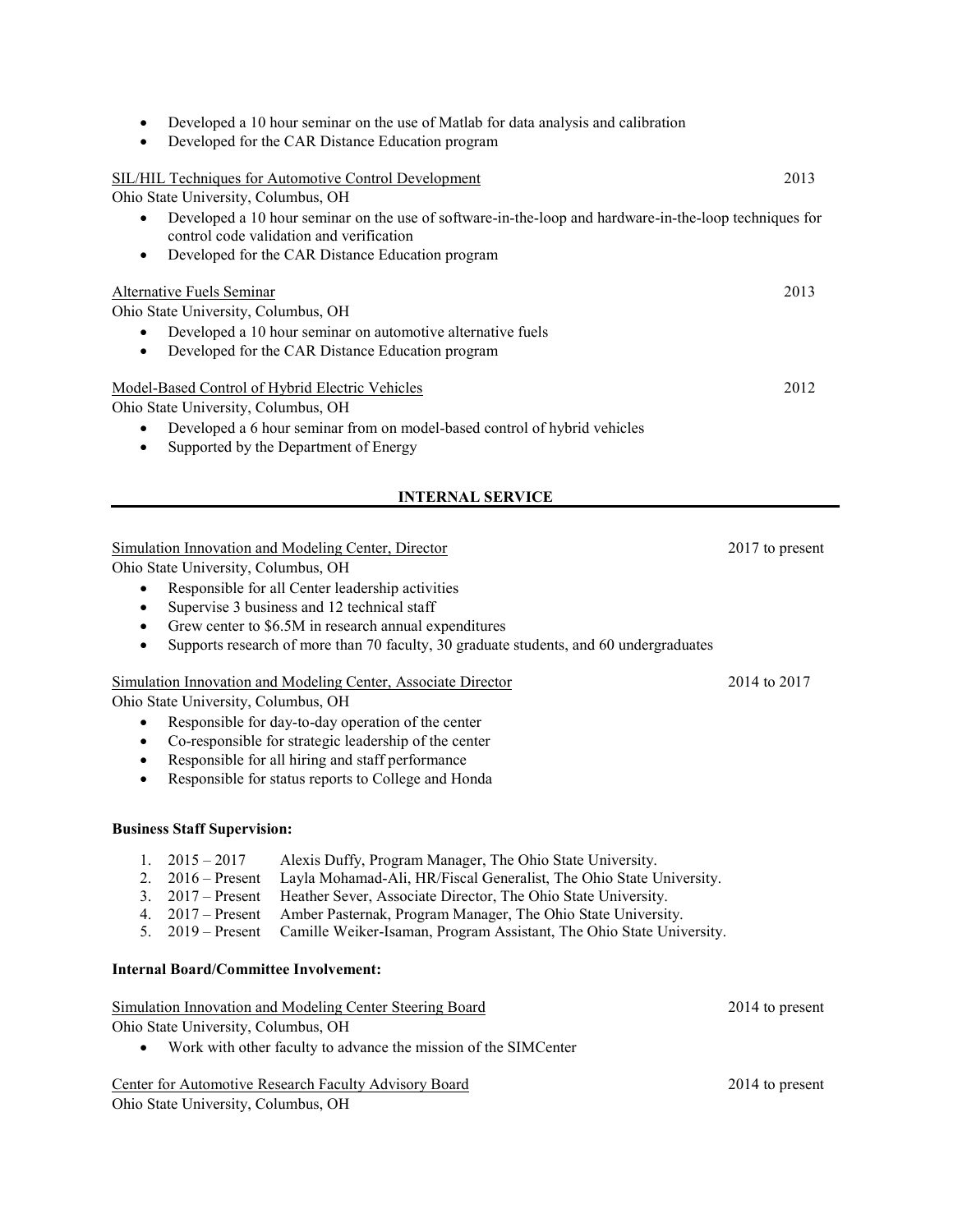• Work with other faculty to advance the mission of the Center for Automotive Research

# MAE Graduate Admissions Committee 2012 to 2019

Ohio State University, Columbus, OH

• Reviews graduate student applications and recommends acceptance to the Department and consideration for Department and University fellowships

# **Student Organization Advising:**

# Ohio State University, Columbus, OH • Serve as lead co-adviser of a 40 member  $(\sim 80\%$  undergraduate) student design project team competing in U.S. Department of Energy sponsored vehicle competition

• The team won the competition in the first year along with multiple honors amongst the various award categories

# EcoCAR 3 Hybrid Electric Vehicle Team 8/2014 – 5/2018

Ohio State University, Columbus, OH

- Serve as lead co-adviser of a 40 member (~80% undergraduate) student design project team competing in U.S. Department of Energy sponsored vehicle competition
- The team has won the competition in each of the four competition years along with multiple honors amongst the various award categories

# EcoCAR 2 Hybrid Electric Vehicle Team 7/2011 – 6/2014

Ohio State University, Columbus, OH

- Served as lead co-adviser of a 40 member (~80% undergraduate) student design project team competing in U.S. Department of Energy sponsored vehicle competition
- The team finished 2<sup>nd</sup> place in the first year of competition,  $3<sup>rd</sup>$  place in the second year, and 1<sup>st</sup> place the final year of the competition

#### EcoCAR Challenge Hybrid Electric Vehicle Team 6/2008 – 6/2011

Ohio State University, Columbus, OH

- Served as lead co-adviser of a 40 member  $(\sim 80\%$  undergraduate) student design project team competing in U.S. Department of Energy sponsored vehicle competition
- Team won  $1^{st}$ ,  $5^{th}$ , and  $2^{nd}$  in the three years of competition and won numerous event awards

# Challenge-X Hybrid Electric Vehicle Team 8/2006 – 6/2008

Ohio State University, Columbus, OH

- Co-advised primarily undergraduate team competing in a U.S. Department of Energy sponsored advanced technology vehicle competition
- Over the course of the four year competition from  $2004 2008$ , OSU placed  $3<sup>rd</sup>$ ,  $4<sup>th</sup>$ ,  $4<sup>th</sup>$ , and  $3<sup>rd</sup>$ respectively

# **Diversity Activities**

Dr. Midlam-Mohler EcoCAR team has won 10 awards for support of diversity in engineering. He has mentored three SROP students (URMs) and funded two of them as graduate students as they conducted their graduate studies at OSU.

EcoCAR Mobility Challenge Hybrid / Autonomous Vehicle Team 8/2018 – present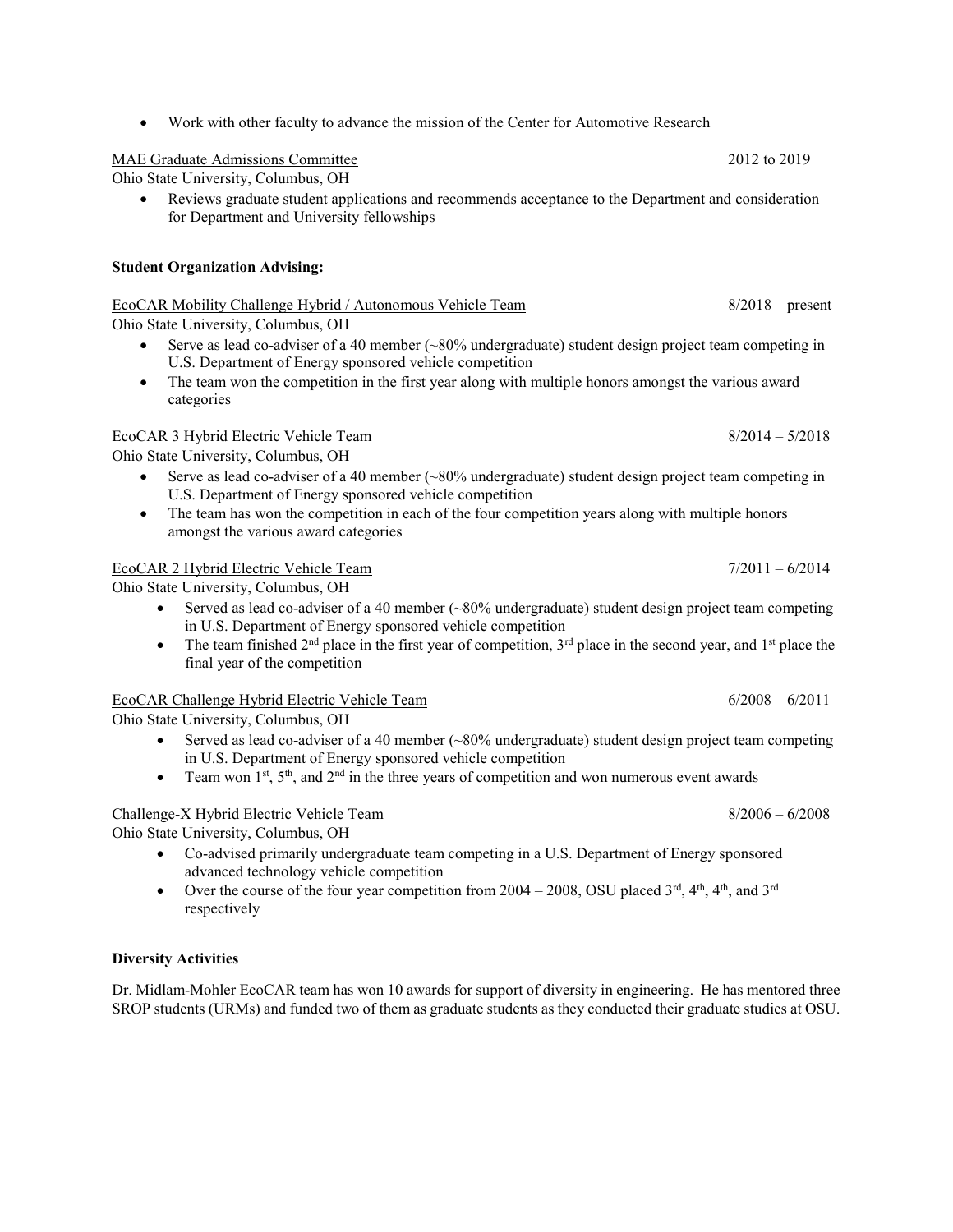# **EXTERNAL SERVICE**

# **Service to Government Agencies:**

| EPA Vehicle System Model Reviewer                                                                                                                                                                                                                                                            | 2016    |
|----------------------------------------------------------------------------------------------------------------------------------------------------------------------------------------------------------------------------------------------------------------------------------------------|---------|
| Peer Reviewer                                                                                                                                                                                                                                                                                |         |
| Conducted a $\sim$ 30 hour peer review of a system model for future vehicle technology used in making<br>$\bullet$<br>policy decisions for future fuel-economy regulations                                                                                                                   |         |
| NHTSA Automotive Technology/Policy Report Reviewer<br>Peer Reviewer                                                                                                                                                                                                                          | 2015    |
| • Conducted a $\sim$ 20 peer review of a studies of future vehicle technology used in making policy decisions for<br>future fuel-economy regulations.                                                                                                                                        |         |
| NHTSA Automotive Technology/Policy Report Reviewer<br>Peer Reviewer                                                                                                                                                                                                                          | 2014    |
| • Conducted a $\sim$ 30 peer review of a studies of future vehicle technology used in making policy decisions for<br>future fuel-economy regulations.                                                                                                                                        |         |
| <b>EcoCAR 2 Faculty Advisory Board</b>                                                                                                                                                                                                                                                       |         |
| <b>Board Member</b>                                                                                                                                                                                                                                                                          | 2013-14 |
| • Work with Department of Energy staff, Argonne National Labs Staff, General Motors staff, and four other<br>EcoCAR faculty advisors to improve the student design experience for the EcoCAR program                                                                                         |         |
| Clean Fuels Ohio, Columbus, OH<br>Member of the Board of Directors                                                                                                                                                                                                                           | 2009-13 |
| Elected to Board of Directors of Clean Fuels Ohio, a non-profit committed to cleaner transportation fuels<br>$\bullet$<br>which is part of the U.S. Department of Energy Clean Cities program<br>Served as Secretary and member of the Executive Committee for the organization<br>$\bullet$ |         |
| <b>EPA Automotive Technology Policy Report Reviewer</b><br>Peer Reviewer                                                                                                                                                                                                                     | 2012    |
| • Conducted a ~30 hour peer review of a study of future light-duty vehicle technology used in making policy<br>decisions for future fuel-economy regulations.                                                                                                                                |         |
| <b>EcoCAR 2 Faculty Advisory Board</b><br><b>Board Member</b>                                                                                                                                                                                                                                | 2011-12 |
| • Work with Department of Energy staff, Argonne National Labs Staff, General Motors staff, and four other<br>EcoCAR faculty advisors to improve the student design experience for the EcoCAR program                                                                                         |         |
| <b>EPA Light-Duty Vehicle Model Reviewer</b>                                                                                                                                                                                                                                                 |         |
| Peer Reviewer                                                                                                                                                                                                                                                                                | 2011    |
| • Conducted a $\sim$ 30 hour peer review of a study of future light-duty vehicles for the U.S. EPA used for<br>guiding future fuel economy and greenhouse gas emissions regulations                                                                                                          |         |
| <b>EPA GEM Model Reviewer</b>                                                                                                                                                                                                                                                                |         |
| Peer Reviewer                                                                                                                                                                                                                                                                                | 2010    |
| • Conducted a $\sim$ 20 hour peer review of a heavy-duty truck model developed by the U.S. EPA used for<br>predicting fuel economy and greenhouse gas emissions                                                                                                                              |         |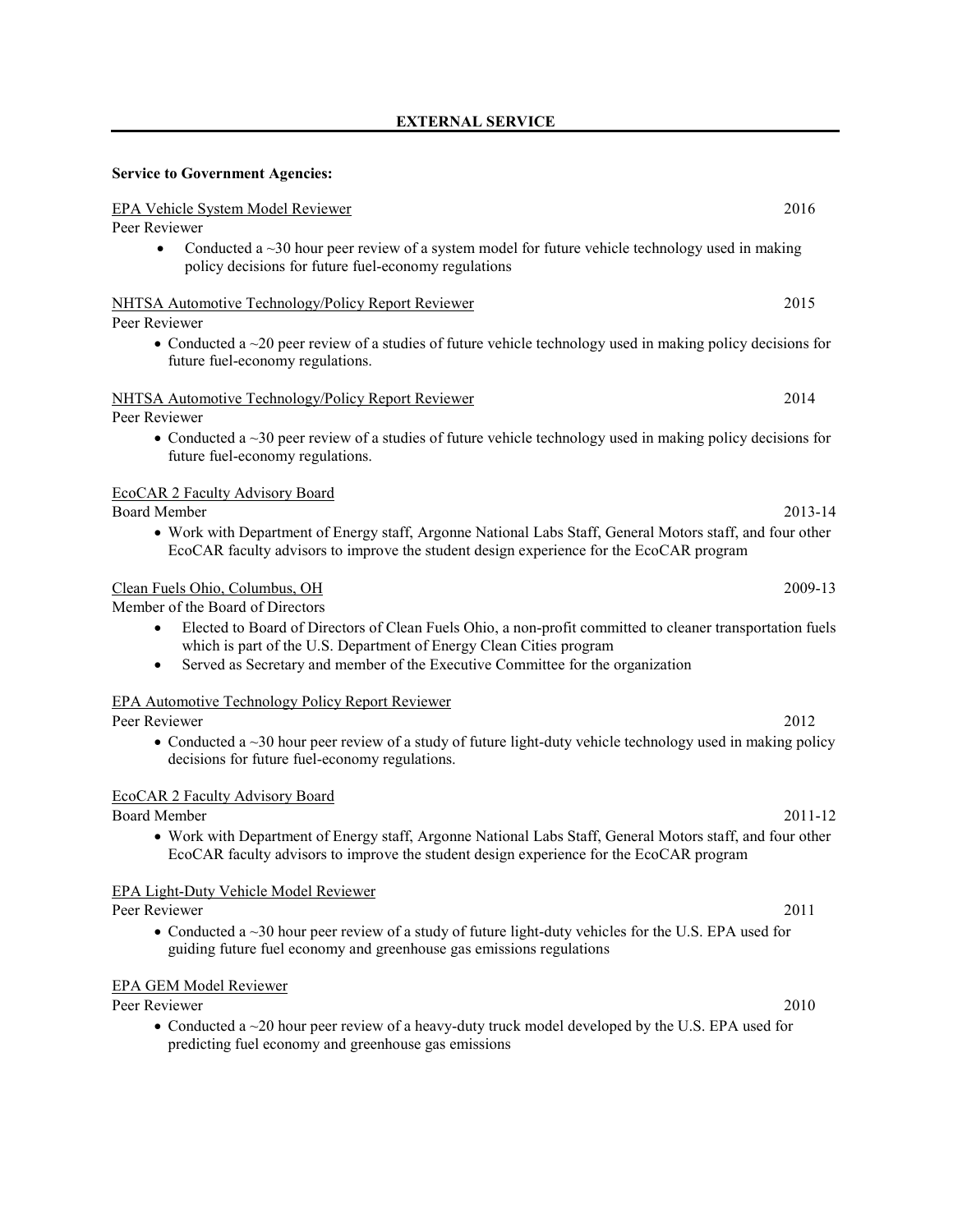| State of Indiana  | 2009 |
|-------------------|------|
| Proposal Reviewer |      |

• Reviewed multi-million dollar proposal for Indiana grant program in area of internal combustion engines

# **Conference and Session Organization:**

| NAFEMS 2019 Session Chair<br>Organized session focused on modeling and simulation education                                | 2019 |
|----------------------------------------------------------------------------------------------------------------------------|------|
| E'COSM 2015 Co-Chair<br>Worked with Chair (Giorgio Rizzoni) to host major conference at Ohio State University<br>$\bullet$ | 2015 |
| Journal / Conference Publication Reviewer:                                                                                 |      |
| Dr. Midlam-Mohler is a reviewer for the following publications / conferences:                                              |      |
| International Journal of Vehicle Design<br>1.                                                                              |      |
| International Journal of Powertrains<br>$2_{1}$                                                                            |      |
| Society of Automotive Engineers World Congress<br>3.                                                                       |      |
| American Society of Mechanical Engineers - Dynamic Systems and Control Conference<br>4.                                    |      |
| Institute of Electrical and Electronics Engineers – American Controls Conference<br>5.                                     |      |
|                                                                                                                            |      |

- 6. Institute of Electrical and Electronics Engineers Conference on Decision and Control
- 7. Institute of Electrical and Electronics Engineers Transactions on Automatic Control
- 8. Institute of Electrical and Electronics Engineers Transactions on Power Systems

# **Professional Society Membership:**

- ASME
- IEEE
- SAE

# **SCHOLARSHIP**

Dr. Midlam-Mohler maintains an active research program and has been awarded more than \$10 million in research funding. He has more 1100+ citations and an h-index of 18 via Google Scholar and 650+ citations and an h-index of 14 via SCOPUS. He has more than 100 peer-reviewed conference publications, journal publications, and issued US patents assigned to industry. He has been PI or co-PI on five projects which have generated intellectual property royalties.

# **Research Grants/Funding:**

Dr. Midlam-Mohler was PI or co-PI on the following research projects:

| <b>Start</b><br>Date | <b>Duration</b><br>(Years) | <b>Sponsor</b>      | <b>Project Title</b>                                                                                                                                                                                  |
|----------------------|----------------------------|---------------------|-------------------------------------------------------------------------------------------------------------------------------------------------------------------------------------------------------|
| 8/2005               | 1.9                        | Tenneco Automotive  | Diesel Particulate Filter Regeneration with External Burner                                                                                                                                           |
| 9/2005               | 3.3                        | Tenneco Automotive  | Reductant Generation for NO <sub>x</sub> Remediation                                                                                                                                                  |
| 3/2007               | 0.8                        | Tenneco Automotive  | Heavy-Duty Burner Prototypes and Control Development                                                                                                                                                  |
| 3/2007               | 3.8                        | General Motors Corp | Development and Implementation of a Methodology,<br>Processes, and Tools to Produce a Hierarchy of Powertrain<br>Models that Enable a Math-Based Virtual Design Environment<br>for Powertrain Control |
| 9/2007               | 1.6                        | Nat Energy Tech Lab | Design and Fabrication of Diesel Fuel Atomizers                                                                                                                                                       |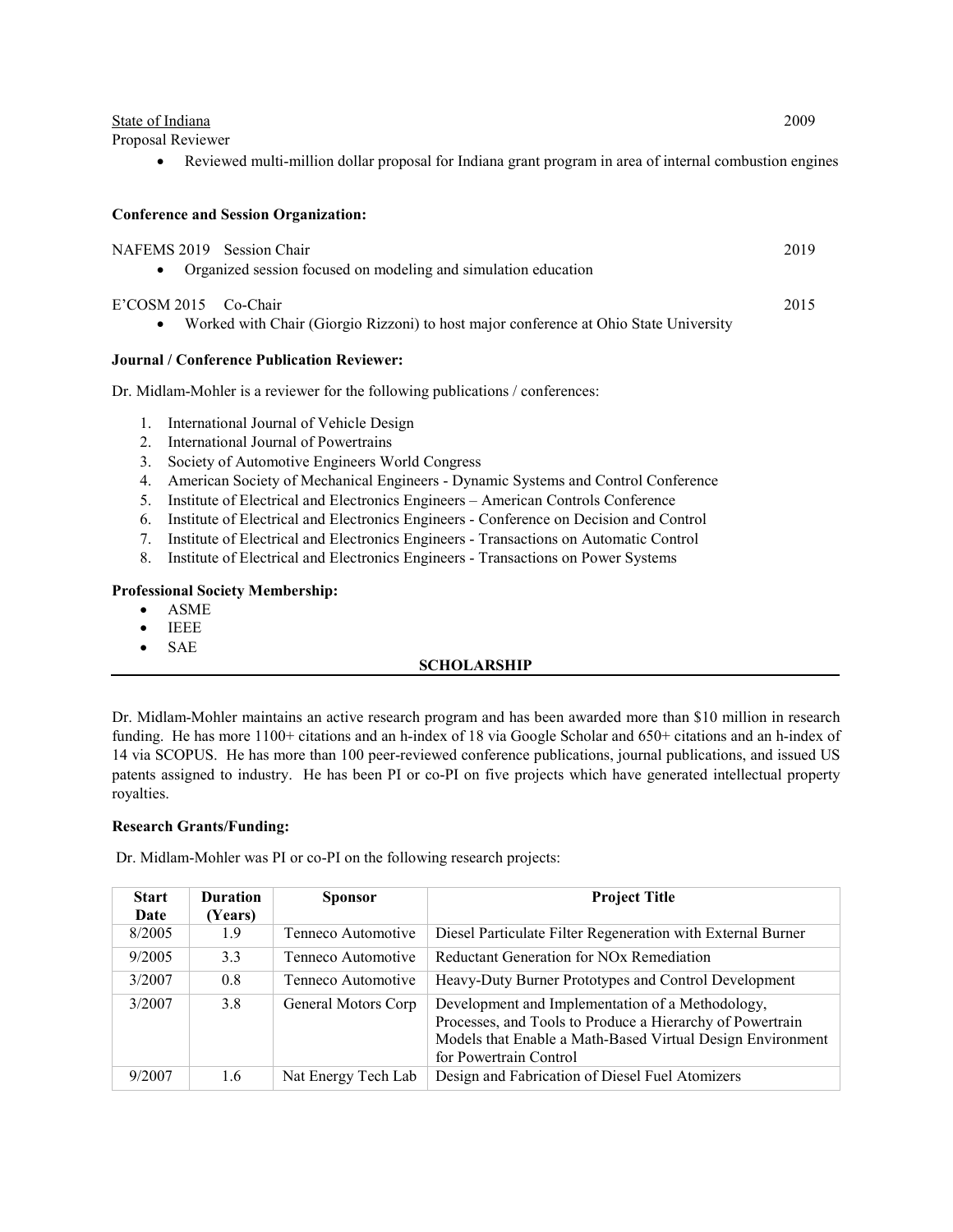| 1/2008           | 2.0        | Tenneco Automotive                          | Non-Catalytic Reformer Sensitivity Study and Prototype                                                                         |
|------------------|------------|---------------------------------------------|--------------------------------------------------------------------------------------------------------------------------------|
| 4/2008           | 4.0        | Cummins, Inc                                | Development<br>Diesel Engine Combustion Control                                                                                |
|                  |            |                                             |                                                                                                                                |
| 9/2008           | 3.0        | Department of<br>Energy / General<br>Motors | EcoCAR 1 Advanced Technology Vehicle Competition                                                                               |
| 1/2009           | 3.0        | <b>CAR PHEV</b><br>Consortium               | Fleet Studies and Transformer Modeling of PHEVs                                                                                |
| $\frac{4}{2009}$ | 2.3        | FirmGreen, Inc.                             | Landfill Gas Derived CNG Fuel Cycle Analysis                                                                                   |
| 4/2009           | 3.4        | Cummins, Inc                                | <b>Cummins CIDI Engine Variability Measurements</b>                                                                            |
| 4/2009           | 2.5        | Stoneridge                                  | Soot Sensor Testing and Soot Sensor Test Fixture                                                                               |
| 9/2009           | 1.3        | Henkel Corp                                 | <b>Combustion Chamber Coating Evaluation</b>                                                                                   |
| 5/2010           | 3.8        | Chrysler Group LLC                          | Advanced Technology Powertrains for Light-Duty Vehicles                                                                        |
| 10/2010          | 2.0        | <b>CAR</b> Industrial<br>Consortium         | Lubricant Effects on Advanced Technology Vehicles                                                                              |
| 8/2011           | 3.0        | Stoneridge                                  | Fundamental Electrical Properties of Diesel Soot Films on a<br>Diesel Soot Sensor                                              |
| 9/2011           | 3.0        | Department of<br>Energy / General<br>Motors | EcoCAR 2 Advanced Technology Vehicle Competition                                                                               |
| 8/2012           | 2.0        | Ctr for Trans. &<br>Environment             | ECO Saver IV Hybrid Electric Fuel Cell Bus Demonstration                                                                       |
| 10/2012          | 2.0        | <b>CAR</b> Industrial<br>Consortium         | Gasoline Engine Particulate Matter Control                                                                                     |
| 1/2013           | 0.3        | Honda R&D<br>Americas                       | Automated Vehicle Control Using Low-Cost Sensors                                                                               |
| 7/2013           | 0.5        | American Electric<br>Power                  | Plug-In Electric Vehicle Data Analyses, Insights and Reports                                                                   |
| 12/2013          | 2.0        | Chrysler Group LLC                          | Model-Based Optimization and Control Methodology for the<br>Design of Chrysler's Next Generation Powertrain Control<br>Systems |
| 9/2014           | 2.0        | Honda R&D<br>Americas                       | Engine Startability Simulation, Modeling, and Control                                                                          |
| 9/2014           | 2.0        | Honda R&D<br>Americas                       | Model-Based Engine Calibration Techniques                                                                                      |
| 9/2014           | 1.5        | <b>CAR</b> Industrial<br>Consortium         | <b>HIL Capabilities Development</b>                                                                                            |
| 9/2014           | 1.5        | <b>CAR</b> Industrial<br>Consortium         | Flexible Engine ECU Development                                                                                                |
| 9/2014           | 2.0        | Chrysler Group LLC                          | Model-Based Particulate Filter Diagnosis and Control                                                                           |
| 9/2014           | 4          | Department of<br>Energy / General<br>Motors | EcoCAR 3 Advanced Technology Vehicle Competition                                                                               |
| 6/2015           | 0.3        | Harley-Davidson<br>Motorcycles              | Development of a Post-Catalyst Air-to-Fuel Ratio Controller                                                                    |
| 10/2015          | $\sqrt{2}$ | <b>General Motors</b>                       | Engine Calibration Using Eigenvariables                                                                                        |
| 9/2016           | $\sqrt{2}$ | Honda R&D<br>Americas                       | APEX Phase 1 - 2030 Concept Vehicle R&D                                                                                        |
| 9/2016           | 3          | Honda R&D<br>Americas                       | 1D and 3D Model-Based Engine Design Techniques                                                                                 |
| 9/2016           | 1.3        | Honda R&D<br>Americas                       | 0D Tool Development to Improve Combustion Modeling<br>Performance                                                              |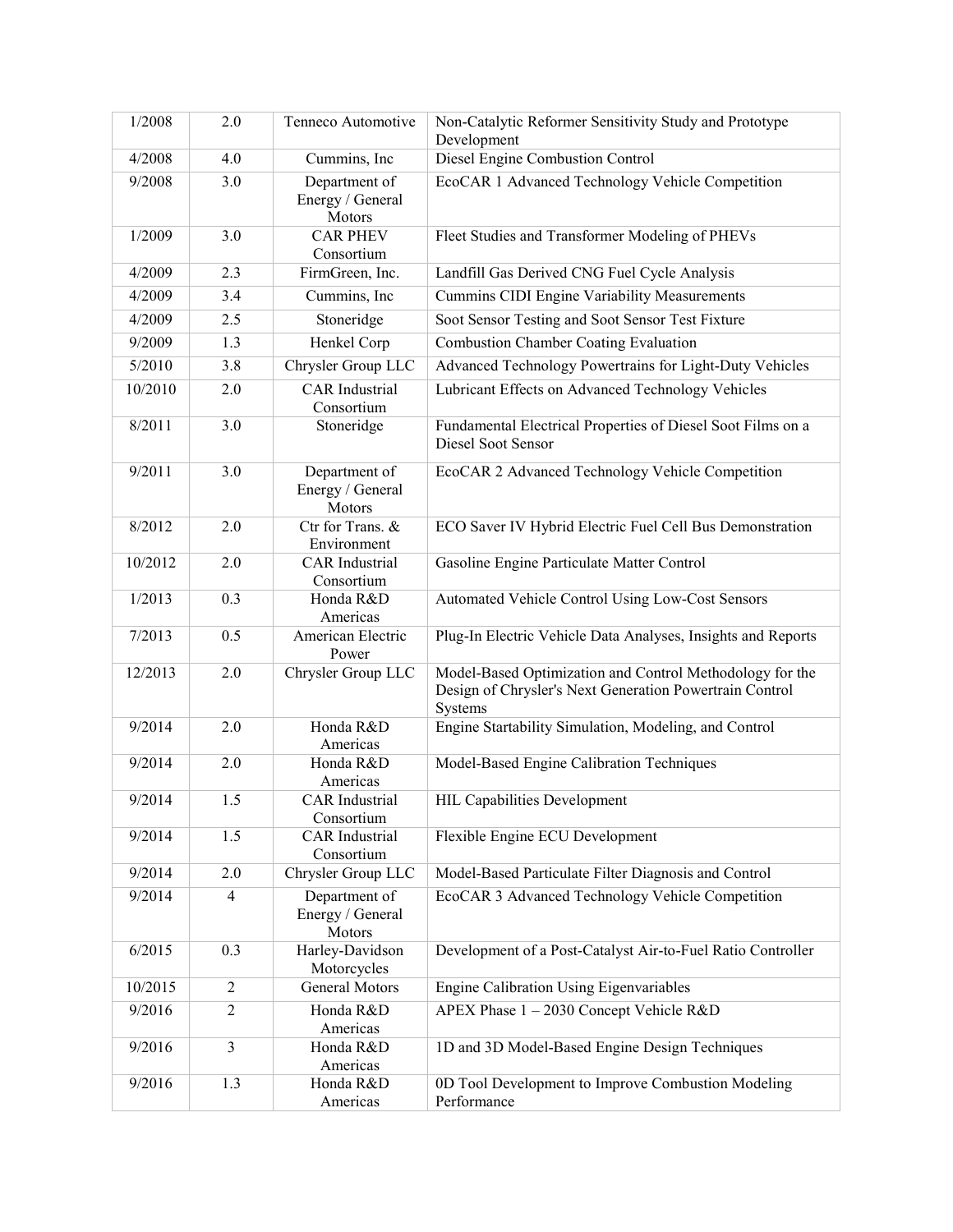| 10/2016 | 0.3            | Schaeffler Group<br>USA Inc.                | Trailer Sway Vehicle Dynamics and Control                                               |
|---------|----------------|---------------------------------------------|-----------------------------------------------------------------------------------------|
| 11/2016 | 0.3            | Harley-Davidson<br>Motorcycles              | Fuel and Air Dynamics Modeling and Compensation for PFI<br>IC Engines                   |
| 6/2017  | 3              | Honda R&D<br>Americas                       | Traffic System Modeling for ADAS/Autonomous Vehicles                                    |
| 9/2017  | 1.5            | GE Appliance                                | Model-Based Heat Flux Sensor Development                                                |
| 10/2017 | 1.5            | Honda R&D<br>Americas                       | Transmission Modeling for xIL Simulation                                                |
| 12/2017 | .75            | Honda R&D<br>Americas                       | Powertrain Optimization for the APEX Autonomous Vehicle                                 |
| 12/2017 | .75            | Honda R&D<br>Americas                       | Structural Optimization for the APEX Autonomous Vehicle                                 |
| 6/2018  | 3              | Ford / Honda                                | Virtual V/V of Autonomous Vehicle Software for Safety                                   |
| 6/2018  | $\overline{2}$ | Trans. Res. Center<br>(TRC)                 | Development of Virtual Test Cases for AV Safety                                         |
| 6/2019  | .5             | Honda R&D<br>Americas                       | Human-Centric Metrics of ADAS Vehicle Drive Quality                                     |
| 9/2018  | 4              | Department of<br>Energy / General<br>Motors | EcoCAR Mobility Challenge                                                               |
| 8/2019  | .5             | Honda R&D<br>Americas                       | 3D Modeling of GDI Combustion                                                           |
| 9/2019  | .5             | NHTSA-VRTC                                  | Evaluation of Open Source Standards for Autonomous Vehicle<br><b>Test Case Creation</b> |

# **Journal Publications – In Preparation:**

Individuals who were advised/mentored/supervised by Dr. Midlam-Mohler are denoted via gray highlighting.

Working Title: Injector Modifications for Partial Needle Lift Experiments with GDI Injectors Journal Target: FUEL or Int. J. for Engine Research Status: 80% of first draft completed Authors: David Hillstrom, Seung-Hyun Jim, Garett Stockburger, Shawn Midlam-Mohler

Working Title: Novel Experiments for Quantifying Spray Droplet Size vs Needle Lift in GDI Injector Journal Target: FUEL or Int. J. for Engine Research Status: Data acquired and validated; part of dissertation being defended in Fall of 2019 Authors: David Hillstrom, Seung-Hyun Jim, Garett Stockburger, Shawn Midlam-Mohler

Working Title: Online Robust Tube-Based MPC for Obstacle Avoidance and Path Tracking of Autonomous Ground Vehicles

Journal Target: IEEE Transactions on Control Systems Technology or IEEE Transactions on Intelligent Transportation Systems

Status: 80% of first draft complete; part of dissertation being defended in Fall of 2019 Authors: Vivek Bithar, Punit Tulpule, and Shawn Midlam-Mohler

Working Title: Chance Constrained Robust Tube MPC for Collision Avoidance and Path following of Automated Vehicles

Journal Target: Control Engineering Practice

Status: Technical work 90% completed; part of dissertation being defended in Fall of 2019

Authors: Vivek Bithar, Punit Tulpule, and Shawn Midlam-Mohler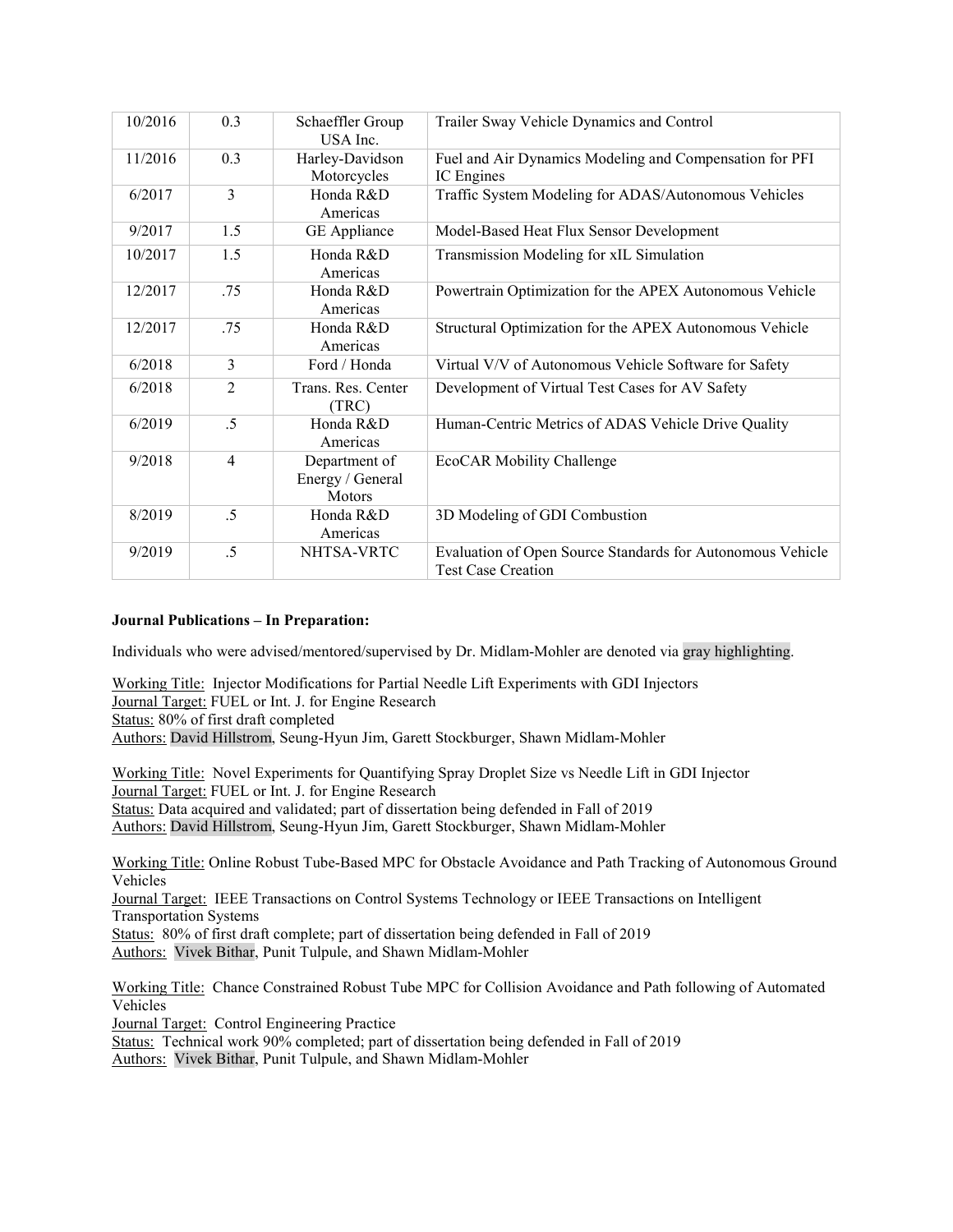Working Title: Model-Based Systems Engineering for Hybrid Vehicle Design and Optimization Journal Target: International Journal of Vehicle Design Status: Technical work complete; first draft 50% Authors: Greg Jankord, Punit Tulpule, and Shawn Midlam-Mohler

Working Title: Dynamic Control of Catalyst Oxygen Storage State in Hybrid Vehicle Supervisory Control Journal Target: International Journal of Electric and Hybrid Vehicles Status: Technical work underway; part of dissertation being defended in Spring 2020 Authors: Greg Jankord, Punit Tulpule, and Shawn Midlam-Mohler

#### **Journal Publications – Published:**

Individuals who were advised/mentored/supervised by Dr. Midlam-Mohler are denoted via gray highlighting.

- 1. Gong, Qiuming, Shawn Midlam-Mohler, Emmanuele Serra, Vincenzo Marano, and Giorgio Rizzoni. "PEV Charging Control Considering Transformer Life and Experimental Validation of a 25 kVA Distribution Transformer." *Smart Grid, IEEE Transactions on 6*, no. 2: 648-656. 2015.
- 2. Hyde, A., Midlam-Mohler, S., and Rizzoni, G., "Development of a Dynamic Driveline Model for a Parallel-Series PHEV," SAE Int. J. Alt. Power. 3(2):244-256, 2014, doi: 10.4271/2014-01-1920. 2014.
- 3. Rajagopalan, S. S., Midlam-Mohler, S., Yurkovich, S., Dudek, K. P., Guezennec, Y. G., & Meyer, J. "A control design and calibration reduction methodology for AFR control in gasoline engines", Control Engineering Practice, 27, 42-53. 2014.
- 4. Bovee, K.; Hyde, A.; Midlam-Mohler, S.; Rizzoni, G.; Yard, M.; Trippel, T. et al. "Design of a Parallel-Series PHEV for the EcoCAR 2 Competition." *SAE International Journal of Fuels and Lubricants, 5* (3), 1317-1344. doi:10.4271/2012-01-1762. 2012.
- 5. Gong, Q.; Midlam-Mohler, S.; Marano, V.; Rizzoni, G. "PEV Charging Impact to the Distribution Transformer Life." *IEEE Transactions on Smartgrid, 3*. 2012.
- 6. Q. Gong, S. Midlam-Mohler, V. Marano, G. Rizzoni, "Statistical Analysis for PHEV Virtual Fleet Study", International Journal of Vehicle Design, Vol. 58, Nos. 2/3/4, 2012.
- 7. Gong, Qiuming, Shawn Midlam-Mohler, Vincenzo Marano, and Giorgio Rizzoni. "Virtual PHEV fleet study based on Monte Carlo simulation." *International Journal of Vehicle Design* 58, no. 2–4 (2012): 266–290. doi:10.1504/IJVD. 047388. 2012.
- 8. B. Cooley, D. Vezza, S. Midlam-Mohler, G. Rizzoni, "Model Based Engine Control Development and Hardwarein-the-Loop Testing for the EcoCAR Advanced Vehicle Competition", SAE International Journal on Engines, Vol. 4, No. 1, pp. 1699 -1707, 2011.
- 9. Meyer, Jason,A; Yurkovich, Stephen; Midlam-Mohler, Shawn. "A Model Based Estimator for Cylinder Specific Air-to-Fuel Ratio Corrections." JOURNAL OF DYNAMIC SYSTEMS MEASUREMENT AND CONTROL-TRANSACTIONS OF THE ASME. Vol. 133, no. 3. : 031001. 2011.
- 10. Q. Gong, S. Midlam-Mohler, V. Marano, G. Rizzoni, "An Iterative Markov Chain Approach for Generating Vehicle Drive Cycles", SAE International Journal on Engines, Vol. 4, No. 1, pp. 1035-1045, 2011.
- 11. M. Canova, S. Midlam-Mohler, P. Pisu, A. Soliman, "Model-Based Fault Detection and Isolation for a Diesel Lean NOx Trap Aftertreatment System," Control Engineering Practice, November 2009.
- 12. M. Canova, S. Midlam-Mohler, Y. Guezennec, G. Rizzoni, "Mean Value Modeling and Analysis of HCCI Diesel Engines with External Mixture Formation," ASME Journal of Dynamic Systems, Measurement and Control, Vol. 131, No. 11, 2009.
- 13. M. Canova, S. Midlam-Mohler, Y. Guezennec, G. Rizzoni, "Theoretical and Experimental Investigation on Diesel HCCI Combustion with External Mixture Preparation," International Journal of Vehicle Dynamics, Volume 44, Nos 1-2, 2007.
- 14. N. Szabo, C. Lee, J. Trimboli1, O. Figueroa, R. Ramamoorthy, S. Midlam-Mohler, A. Soliman, H. Verweij, P. Dutta and S. Akbar, "Ceramic-Based Chemical Sensors, Probes and Field-Tests in Automobile Engines," Journal of Materials Science, November, 2003.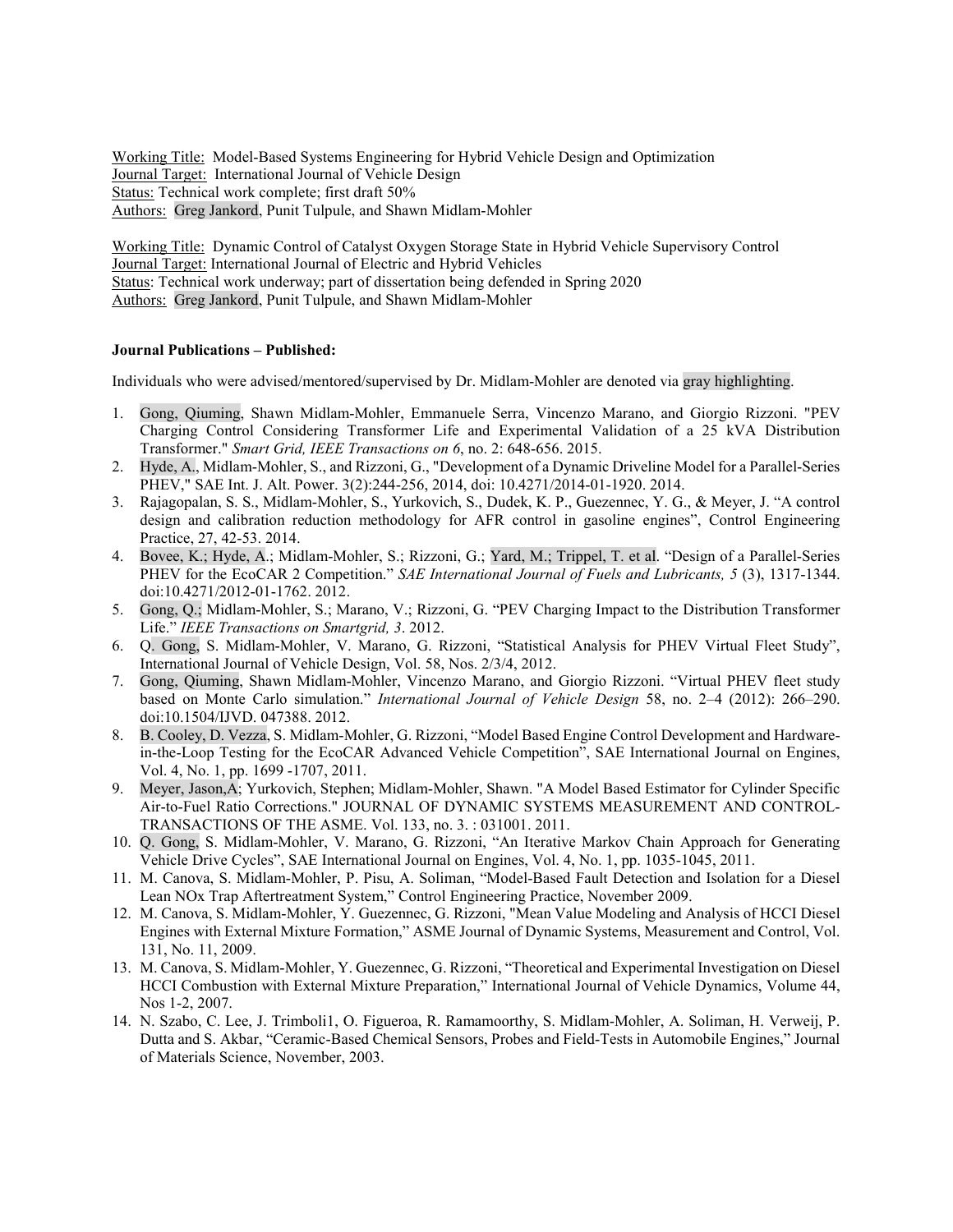#### **Peer-Reviewed Conference Papers:**

All of the following conference publications included presentations by Dr. Midlam-Mohler or one of the co-authors. Individuals who were advised/mentored/supervised by Dr. Midlam-Mohler are denoted via gray highlighting. Dr. Midlam-Mohler's students have made more than 25 presentations as conferences.

- 1. Stoddart, E., Chebolu, S., and Midlam-Mohler, S., "System Engineering of an Advanced Driver Assistance System," SAE Technical Paper 2019-01-0876, 2019. [Student Presented at Conference]
- 2. Trask, S., Stewart, M., Kerwin, T., and Midlam-Mohler, S., "Effectiveness of Warning Signals in Semi-Autonomous Vehicles," SAE Technical Paper 2019-01-1013, 2019. [Student Presented at Conference]
- 3. Thomas, C., Tulpule, P., and Midlam-Mohler, S., "Model Order Reduction for x-In the Loop (xIL) Simulation of Automotive Transmissions," SAE Technical Paper 2019-01-1042, 2019. [Student Presented at Conference]
- 4. Z Zhu, M Canova, S Midlam-Mohler, "A Physics-Based Three-Way Catalytic Converter Model for Real-Time Prediction of Temperature Distribution", International Conference on Automotive Control, 2018.
- 5. Kibalama, Dennis, et al. Testing and Validation of a Belted Alternator System for a Post-Transmission Parallel PHEV for the EcoCAR 3 Competition. No. 2017-01-1263. SAE Technical Paper, 2017. [Student Presented at Conference]
- 6. Tulpule, Punit, et al. "Model Based Design (MBD) and Hardware In the Loop (HIL) validation: Curriculum development." American Control Conference (ACC), 2017. IEEE, 2017.
- 7. Guercioni, G. R., Vigliani, A., Galvagno, E., & Midlam-Mohler, S., "Gearshift control for hybrid powertrains with AMTs." Electrical and Electronic Technologies for Automotive, 2017 International Conference of. IEEE, 2017. [Student Presented at Conference]
- 8. Yacinthe, S., Khanna, A., Ward, J., Yatsko, M., Midlam-Mohler, S. Development of the Design of a Plug-in Hybrid-Electric Vehicle for the EcoCAR 3. No. 2016-01-1257. SAE Technical Paper, 2016. [Student Presented at Conference]
- 9. Khanna, A., Yacinthe, S., Ward, J., Yatsko. M., Midlam-Mohler., S. *Model and Controls Development of a Post-Transmission PHEV for the EcoCAR 3 Competition*. No. 2016-01-1252. SAE Technical Paper, 2016. [Student Presented at Conference]
- 10. Midlam-Mohler, S., Linger, J., & Slavinski, J., & Fiorentini, L. *Project Management Inside and Outside of the Curriculum at the Ohio State University*. ASEE Annual Conference and Exposition, Seattle, Washington, 10.18260/p.24600, 2015. [Student Presented at Conference]
- 11. Bovee, Katherine, Amanda Hyde, Margaret Yatsko, Matthew Yard, Matthew Organiscak, Bharatkumar Hegde, Jason Ward, Andrew Garcia, Shawn Midlam-Mohler, and Giorgio Rizzoni. *Plant Modeling and Software Verification for a Plug-in Hybrid Electric Vehicle in the EcoCAR 2 Competition*. No. 2015-01-1229. SAE Technical Paper, 2015. [Student Presented at Conference]
- 12. Hegde, Bharatkumar, Shawn Midlam-Mohler, and Punit J. Tulpule. "Thermal Model of Fuse Dynamics for Simulation Under Intermittent DC Faults." In *ASME 2015 Dynamic Systems and Control Conference*, pp. V002T34A008-V002T34A008. American Society of Mechanical Engineers, 2015. [Student Presented at Conference]
- 13. Bovee, K.; Rizzoni, G.; Midlam-Mohler, S.; Yard, M.; Yatsko, M.J. *Well-to-wheel analysis and measurement of energy use and greenhouse gas and criteria emissions in a Plug-in Hybrid Vehicle: The EcoCAR 2 case study,*  2015. [Student Presented at Conference]
- 14. Bovee, K., Hyde, A., Yatsko, M., Yard, M., Organiscak, M., Gallo, E. ... & Midlam-Mohler, S. W., "Refinement of a Parallel-Series PHEV for Year 3 of the EcoCAR 2 Competition", SAE Technical Paper 2014-01-2908, 2014. [Student Presented at Conference]
- 15. Alley, Robert Jesse, Patrick Walsh, Nicole Lambiase, Brian Benoy, Kristen De La Rosa, Douglas Nelson, Shawn Midlam-Mohler, Jerry Ku, and Brian Fabien. "ESS Design Process Overview and Key Outcomes of Year Two of EcoCAR 2: Plugging in to the Future." SAE Technical Paper, 2014.
- 16. Hyde, Amanda, Shawn Midlam-Mohler, and Giorgio Rizzoni. "Development of a Dynamic Driveline Model for a Parallel-Series PHEV." SAE Technical Paper, 2014. [Student Presented at Conference]
- 17. Bovee, K., Hyde, A., Yard, M., Gallo, E., Garcia, A., Organiscak, M., Midlam-Mohler, S. W. & Rizzoni, G., "Fabrication of a Parallel-Series PHEV for the EcoCAR 2 Competition" ,SAE Technical Paper 2013-01-2491, 2013. [Student Presented at Conference]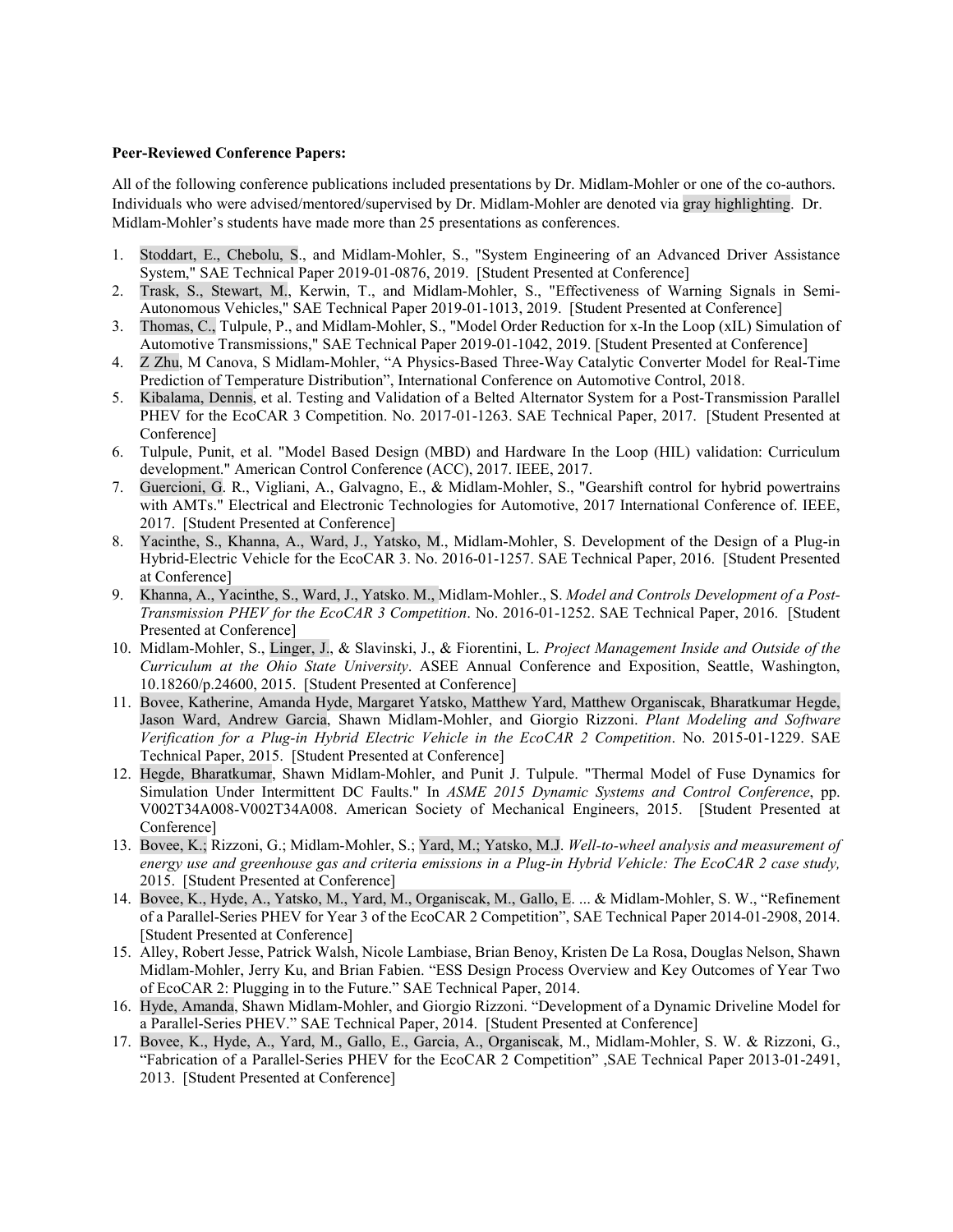- 18. Gong, Q., S. Midlam-Mohler, E. Serra, V. Marano, and G. Rizzoni. "PEV charging control for a parking lot based on queuing theory." In *American Control Conference (ACC), 2013*, pp. 1124-1129. IEEE, 2013. [Student Presented at Conference]
- 19. Meyer, Jason, Stephen Yurkovich, and Shawn Midlam-Mohler. "Air-to-Fuel Ratio Switching Frequency Control for Gasoline Engines." In *Control Systems Technology, IEEE Transactions on*, 21:636–48, 2013. [Student Presented at Conference]
- 20. Bezaire, Beth, and Shawn Midlam-Mohler. "A Physically-Based, Lumped-Parameter Model of an Electrically-Heated Three-Way Catalytic Converter." SAE Technical Paper, 2012. [Student Presented at Conference]
- 21. Bovee, Katherine, Amanda Hyde, Shawn Midlam-Mohler, Giorgio Rizzoni, Matthew Yard, Travis Trippel, Matthew Organiscak, et al. "Design of a Parallel-Series PHEV for the EcoCAR 2 Competition." SAE Technical Paper, 2012. [Student Presented at Conference]
- 22. Bovee, Katherine, Amanda Hyde, Travis Trippel, Vignesh Vimalesan, Sabarish Gurusubramanian, Kishore Kumaraswamy Sai, Shawn Midlam-Mohler, and Giorgio Rizzoni. "Rapid Vehicle Architecture Selection With Use of Autonomie." In *ASME 2012 5th Annual Dynamic Systems and Control Conference Joint with the JSME 2012 11th Motion and Vibration Conference*, 119–28. American Society of Mechanical Engineers, 2012. [Student Presented at Conference]
- 23. Gong, Qiuming, Shawn Midlam-Mohler, Vincenzo Marano, and Giorgio Rizzoni. "Study of PEV Charging on Residential Distribution Transformer Life." In *Smart Grid, IEEE Transactions on*, 3:404–12, 2012.
- 24. Gong, Q., S. Midlam-Mohler, V. Marano, and G. Rizzoni. "Distribution of PEV Charging Resources to Balance Transformer Life and Customer Satisfaction." In *Electric Vehicle Conference (IEVC), 2012 IEEE International*, 1–7. IEEE, 2012. [Student Presented at Conference]
- 25. Gong, Q., S. Midlam-Mohler, E. Serra, V. Marano, and G. Rizzoni. "Distribution Transformer Tests for PEV Smart Charging Control." In *Energytech, 2012 IEEE*, 1–6. IEEE, 2012. [Student Presented at Conference]
- 26. Skarke, Philipp, Shawn Midlam-Mohler, and Marcello Canova. "Waste Heat Recovery From Internal Combustion Engines: Feasibility Study on an Organic Rankine Cycle With Application to the Ohio State EcoCAR PHEV." In *ASME 2012 Internal Combustion Engine Division Fall Technical Conference*, 609–15. American Society of Mechanical Engineers, 2012.
- 27. Q. Gong, S. Midlam-Mohler, V. Marano, G. Rizzoni, "Optimal Control of PEV Charging Based on Residential Base Load Prediction", ASME Dynamic Systems and Control Conference (DSCC), 2011. [Student Presented at Conference]
- 28. J. Meyer, S. Midlam-Mohler, S. Yurkovich, "In-cylinder Oxygen Concentration Estimation for Diesel Engines Via Transport Delay", American Control Conference, 2011. [Student Presented at Conference]
- 29. K. Follen, M. Canova, S. Midlam-Mohler, Y. Guezennec, G. Rizzoni, B. Lee, G. Matthews, "A High Fidelity Lumped-Parameter Engine Model for Powertrain Control Design and Validation.", ASME Dynamic Systems and Control Conference, Cambridge, MA, United States, 2011. [Student Presented at Conference]
- 30. Cooley, Robert, Davide Vezza, Shawn Midlam-Mohler, and Giorgio Rizzoni. "Model Based Engine Control Development and Hardware-in-the-Loop Testing for the EcoCAR Advanced Vehicle Competition." SAE Technical Paper, 2011. [Student Presented at Conference]
- 31. Gong, Qiuming, Shawn Midlam-Mohler, Vincenzo Marano, and Giorgio Rizzoni. "An Iterative Markov Chain Approach for Generating Vehicle Driving Cycles." SAE Technical Paper, 2011.
- 32. Gong, Q., S. Midlam-Mohler, V. Marano, and G. Rizzoni. "PEV Charging Impact on Residential Distribution Transformer Life." In *Energytech, 2011 IEEE*, 1–6. IEEE, 2011. [Student Presented at Conference]
- 33. Gong, Q., P. Tulpule, V. Marano, S. Midlam-Mohler, and G. Rizzoni. "The Role of ITS in PHEV Performance Improvement." In *American Control Conference (ACC), 2011*, 2119–24. IEEE, 2011.
- 34. Marano, V., P. Tulpule, Q. Gong, A. Martinez, S. Midlam-Mohler, and G. Rizzoni. "Vehicle Electrification: Implications on Generation and Distribution Network." In *Electrical Machines and Systems (ICEMS), 2011 International Conference on*, 1–6. IEEE, 2011.
- 35. Meyer, Jason, Shawn Midlam-Mohler, and Stephen Yurkovich. "In-Cylinder Oxygen Concentration Estimation for Diesel Engines via Transport Delay Modeling." In *American Control Conference (ACC), 2011*, 396–401. IEEE, 2011. [Student Presented at Conference]
- 36. Bayar, Kerem, Beth Bezaire, Brad Cooley, John Kruckenberg, Eric Schacht, Shawn Midlam-Mohler, and Giorgio Rizzoni. "Design of an Extended-Range Electric Vehicle for the EcoCAR Challenge." In *ASME 2010 International Design Engineering Technical Conferences and Computers and Information in Engineering Conference*, 687–700. American Society of Mechanical Engineers, 2010. [Student Presented at Conference]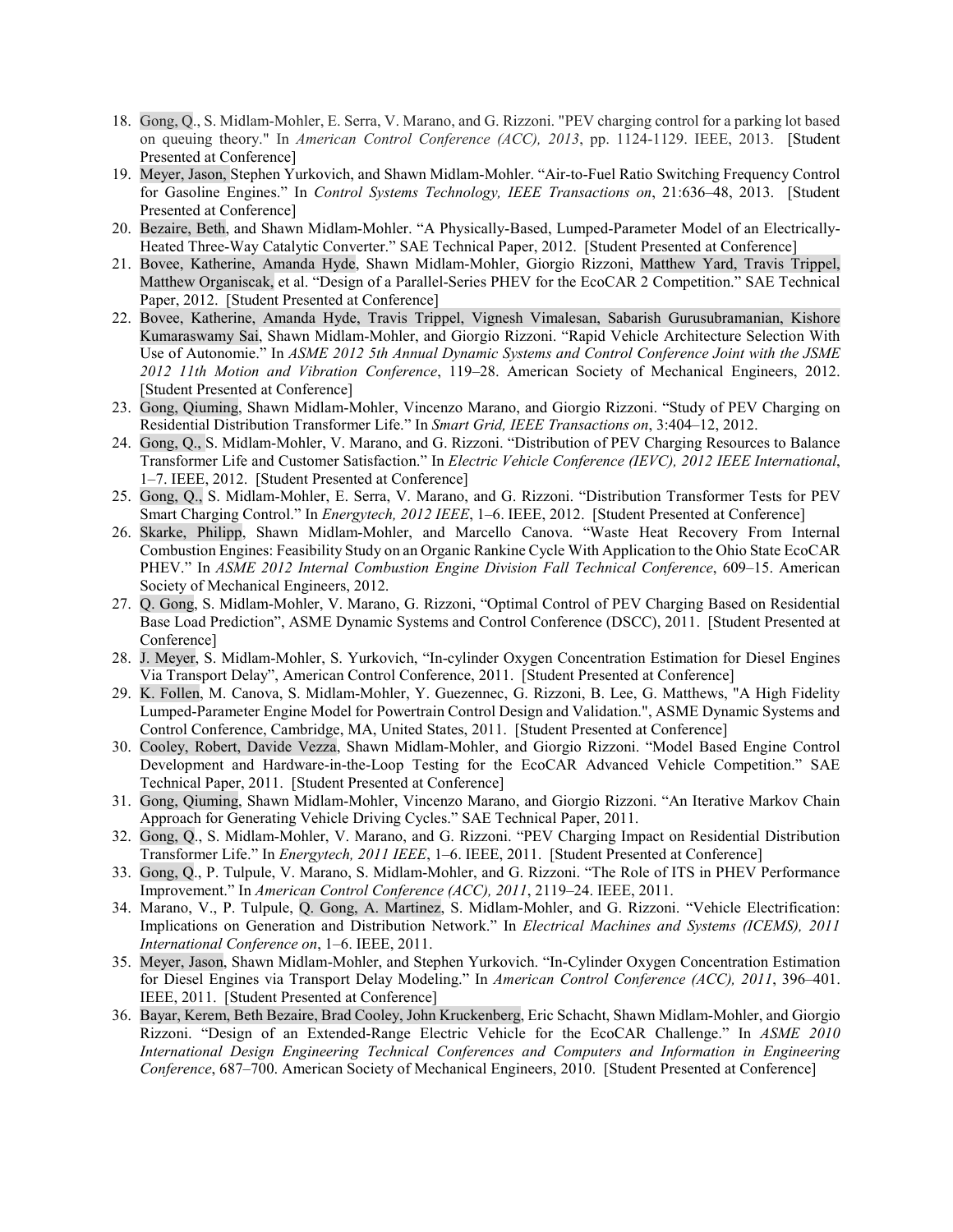- 37. Follen, K., M. Canova, S. Midlam-Mohler, Y. Guezennec, G. Rizzoni, B. Lee, and G. Matthews. "A High Fidelity Lumped-Parameter Engine Model for Powertrain Control Design and Validation." In *ASME 2010 Dynamic Systems and Control Conference*, 695–702. American Society of Mechanical Engineers, 2010.
- 38. Gong, Qiuming, Shawn Midlam-Mohler, Vincenzo Marano, Giorgio Rizzoni, and Yann Guezennec. "Statistical Analysis of Phev Fleet Data." In *Vehicle Power and Propulsion Conference (VPPC), 2010 IEEE*, 1–6. IEEE, 2010.
- 39. Meyer, Jason, Stephen Yurkovich, and Shawn Midlam-Mohler. "Architectures for Phase Variation Compensation in AFR Control." In *American Control Conference (ACC), 2010*, 1447–52. IEEE, 2010.
- 40. R. Maringanti, S. Midlam-Mohler, M. Fang, F. Chiara, M. Canova, "Set-Point Generation using Kernel-Based Methods for Closed-Loop Combustion Control of a CIDI Engine," ASME DSCC2009, September, 2009.
- 41. J. Meyer, S. Rajagopalan, S. Midlam-Mohler, Y. Guezennec, S. Yurkovich, "Application of an Exhaust Geometry Based Delay Prediction Modal to an Internal Combustion Engine," ASME DSCC2009, September, 2009.
- 42. M. Fang, S. Midlam-Mohler, R. Maringanti, F. Chiara, M. Canova, "Optimal Performance of Cylinder-by-Cylinder and Fuel Bank Controllers for a CIDI Engine," ASME DSCC2009, September, 2009.
- 43. S. Midlam-Mohler, E. Marano, S. Ewing, D. Ortiz, G. Rizzoni, "PHEV Fleet Data Collection and Analysis," IEEE VPPC09, 2009.
- 44. L. Headings, G. Washington, S. Midlam-Mohler, J. Heremans, "Thermoelectric Power Generation for Hybrid-Electric Vehicle Auxiliary Power," Proc. SPIE Int. Conference on Smart Structures and Materials, Vol. 7290, No. 13, 2009.
- 45. L. Headings, G. Washington, S. Midlam-Mohler, and J. Heremans, "High temperature multi-fuel combustionpowered thermoelectric auxiliary power unit", Proceedings of SMASIS2009: ASME 2009 Conference on Smart Materials, Adaptive Structures and Intelligent Systems, Oxnard, CA, USA, ASME, 123-130, 2009.
- 46. M. Canova, S. Midlam-Mohler, G. Rizzoni, F. Steimle, D. Boland, M. Bargende, "A Simulation Study of an E85 Engine APU for a Series Hybrid Electric Vehicle," 9th Stuttgart International Symposium on Automotive and Engine Technology, Stuttgart, Germany, 2009.
- 47. K. Koprubasi, A. Pezzini, B. Bezaire, R. Cooley, P. Tulpule, G. Rizzoni, Y. Guezennec, S. Midlam-Mohler, "Application of Model-Based Design Techniques for the Control Development and Optimization of a Hybrid-Electric Vehicle", SAE World Congress 2009, Detroit, MI.
- 48. S. Rajagopalan, S. Midlam-Mohler, S. Yurkovich, Y. Guezennec, K. Dudek, "Control Oriented Modeling of a Three Way Catalyst Coupled with Oxygen Sensors," ASME Dynamic System and Controls Conference, Ann Arbor, MI, 2008.
- 49. L. Headings, S. Midlam-Mohler, G. Washington, and J. P. Heremans, "High Temperature Thermoelectric Auxiliary Power Unit for Automotive Applications," ASME Conference on Smart Materials, Adaptive Structures and Intelligent Systems, 2008, Paper #610.
- 50. K. Sevel, M. Arnett, K. Koprubasi, C. Coburn, M. Shakiba-Heref, K. Bayar, G. Rizzoni, Y. Guezennec, S. Midlam-Mohler, "Cleaner Diesel Using Model-Based Design and Advanced Aftertreatment," SAE 2008-01- 0868, 2008 International Congress, Detroit, MI, April 2008.
- 51. K. Dudek, B. Montello, J. Meyer, S. Midlam-Mohler, Y. Guezennec, and S. Yurkovich, "Rapid Engine Calibration for Volumetric Efficiency and Residuals by Virtual Engine Mapping," International Congress on Virtual Power Train Creation 2007, Munich, Germany, October 24-25, 2007.
- 52. M. Canova, S. Midlam-Mohler, Y. Guezennec, A. Soliman, and G. Rizzoni, "Control-Oriented Modeling of NOx Aftertreatment Systems," SAE ICE'07 Conference, Capri, Italy, September 2007.
- 53. M. Canova, F. Chiara, J. Cowgill, S. Midlam-Mohler, Y. Guezennec, G. Rizzoni, "Experimental Characterization of Mixed-Mode HCCI/DI Combustion on a Common Rail Diesel Engine," 8<sup>th</sup> International Conference on Engines for Automobile (ICE2007), Capri, Italy.
- 54. M. Canova, F. Chiara, M. Flory, S. Midlam-Mohler, Y. Guezennec, G. Rizzoni, "Experimental Characterization of Mixed Mode HCCI/DI Combustion on a Common Rail Diesel Engine," submitted to SAE ICE'07 Conference, Capri, Italy, September 2007.
- 55. M. Canova, M. Flory, Y. Guezennec, S. Midlam-Mohler, G. Rizzoni, and F. Chiara, "Dynamics and Control of DI and HCCI Combustion in a multi-cylinder Diesel engine," Paper 44, submitted to 5th IFAC Symposium on Advances in Automotive Control, Pajaro Dunes/Seascape, CA, August 2007.
- 56. A. Vosz, S. Midlam-Mohler, and Y. Guezennec, "Experimental Investigation of Switching Oxygen Sensor Behavior Due to Exhaust Gas Effects," Proc. of IMECE '06, Paper IMECE 2006-14915, Chicago, IL, November 2006.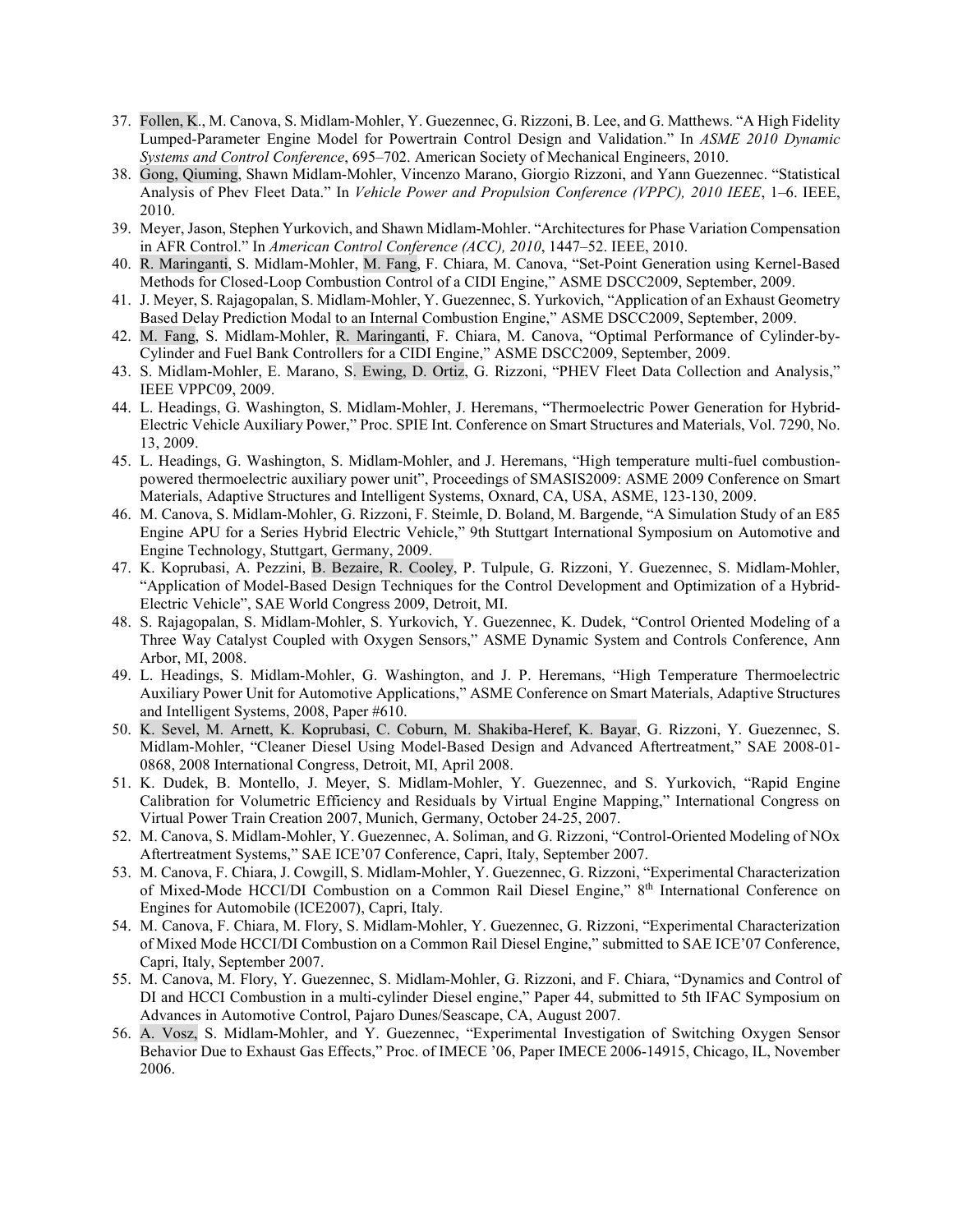- 57. S. Midlam-Mohler and Y. Guezennec, "A Temperature-Based Technique for Temporally and Spatially Resolved Lean NOx Trap Catalyst NOx Measurements," Proc. of IMECE '06, Paper IMECE 2006-14887, Chicago, IL, November 2006.
- 58. M. Canova, S. Midlam-Mohler, Y. Guezennec, G. Rizzoni, L. Garzarella, M. Ghisolfi, and F. Chiara, "Experimental Validation for Control-Oriented Modeling of Multi-Cylinder HCCI Diesel Engines," Proc. of IMECE '06, Paper IMECE 2006-14110, Chicago, IL, November 2006.
- 59. A. Soliman, S. Midlam-Mohler, Z. Zou, Y. Guezennec, and G. Rizzoni, "Modeling and Diagnostics of NOx Aftertreatment Systems," Proc. FISITA '06, Yokohama, Japan, October 2006.
- 60. Z. Zou, S. Midlam-Mohler, R. Annamalai, Y. Guezennec, V. Subramaniam, "Literature Survey of On-Board Hydrogen Generation Methods for Diesel Powertrains," Global Powertrain Conference, Novi, MI, Not Peer Reviewed, September 2006.
- 61. S. Midlam-Mohler and Y. Guezennec, "Regeneration Control for a Bypass-Regeneration Lean NOx Trap System," American Control Conference '06, Minneapolis, MN, Invited paper, June 2006.
- 62. A. Soliman, I. Choi, S. Midlam-Mohler, Y. Guezennec, G. Rizzoni, "Modeling and Diagnostics of NOx After-Treatment Systems," SAE Paper 2006-05-0208, 2006 International Congress, Detroit, MI, April 2006.
- 63. S. Midlam-Mohler and Y. Guezennec, "Design, Modeling and Validation of a Flame Reformer for LNT External By-Pass Regeneration," SAE Paper 2006-01-1367, 2006 SAE International Congress, Detroit, MI, April 2006.
- 64. S. Midlam-Mohler, and Y. Guezennec, "Modeling of a Partial Flow Diesel, Lean NOx Trap System," Proc. of IMECE '05, Paper IMECE 2005-80834, Orlando, FL, November 2005.
- 65. M. Canova, L. Garzarella, M. Ghisolfi, S. Midlam-Mohler, Y. Guezennec, and G. Rizzoni, "A Control-Oriented Mean-Value Model of HCCI Diesel Engines with External Mixture Formation," Proc. of IMECE '05, Paper IMECE 2005-79571, Orlando, FL, November 2005.
- 66. A. Soliman, P. Jackson, S. Midlam-Mohler, Y. Guezennec, and G. Rizzoni, "Diagnosis of a NOx Aftertreatment System," ICE 2005 7th International Conference on Engines for Automobiles, Capri, Italy, September 2005.
- 67. M. Canova, L. Garzarella, M. Ghisolfi, S. Midlam-Mohler, Y. Guezennec, and G. Rizzoni, "A Mean-Value Model of a Turbo-Charged HCCI Diesel Engine with External Mixture Formation," ICE 2005 7th International Conference on Engines for Automobiles, Capri, Italy, September 2005.
- 68. M. Canova, R. Garcin, S. Midlam-Mohler, Y. Guezennec, and G. Rizzoni, "A Control-Oriented Model of Combustion Process in HCCI Diesel Engines," American Control Conference '05, Portland, OR, June 2005.
- 69. C. Musardo, B. Staccia, S. Midlam-Mohler, Y. Guezennec, and G. Rizzoni, "Supervisory Control for NOX Reduction of an HEV with a Mixed-Mode HCCI/CIDI Engine," American Control Conference '05, Portland, OR, June 2005.
- 70. M. Canova, A. Vosz, D. Dumbauld, R. Garcin, S. Midlam-Mohler, Y. Guezennec, and G. Rizzoni, "Model and Experiments of Diesel Fuel HCCI Combustion with External Mixture Formation," 6th Stuttgart International Symposium on Motor Vehicles and Combustion Engines, Stuttgart, Germany, Not peer reviewed, February 2005.
- 71. S. Midlam-Mohler, S. Haas, Y. Guezennec, M. Bargende, G. Rizzoni, S. Haas, and H. Berner, "Mixed-Mode Diesel HCCI/DI with External Mixture Preparation," Paper F2004V258, Proc. FISITA '04 World Congress, Barcelona, Spain, May 2004.
- 72. Y. Guezennec, C. Musardo, B. Staccia, S. Midlam-Mohler, E. Calo, P. Pisu, and G. Rizzoni, "Supervisory Control for NOx Reduction of an HEV with a Mixed-Mode HCCI/DI Engine," Paper F2004F233, Proc. FISITA '04 World Congress, Barcelona, Spain, May 2004.
- 73. M. Gilstrap, G. Anceau, C. Hubert, M. Keener, S. Midlam-Mohler, K. Stockmeier, J-M Vespasien, Y. Guezennec, F. Ohlemacher, and G. Rizzoni, "The 2002 Ohio State University FutureTruck – The BuckHybrid002," 2003 SAE International Congress and Exposition, Detroit, MI, March 2003.
- 74. Y. Guezennec, S. Midlam-Mohler, M. Tateno, and M, Hopka, "A 2-Stage Approach to Diesel Emission Management in Diesel Hybrid Electric Vehicles," Proc. 2002 IFAC Meeting, Barcelona, Spain, July 2002.

#### **Patents:**

In addition to the following patents, Dr. Midlam-Mohler has a number of trade secrets in use in industry around control algorithms or processes. Industry often chooses not to patent these as it offers greater protection because of the difficulty in enforcement.

1. S. Midlam-Mohler, J. Meyer, S. Yurkovich, V. Sujan, "Combustion controller for internal combustion engine", US Patent 9,353,696, issued May 31, 2016.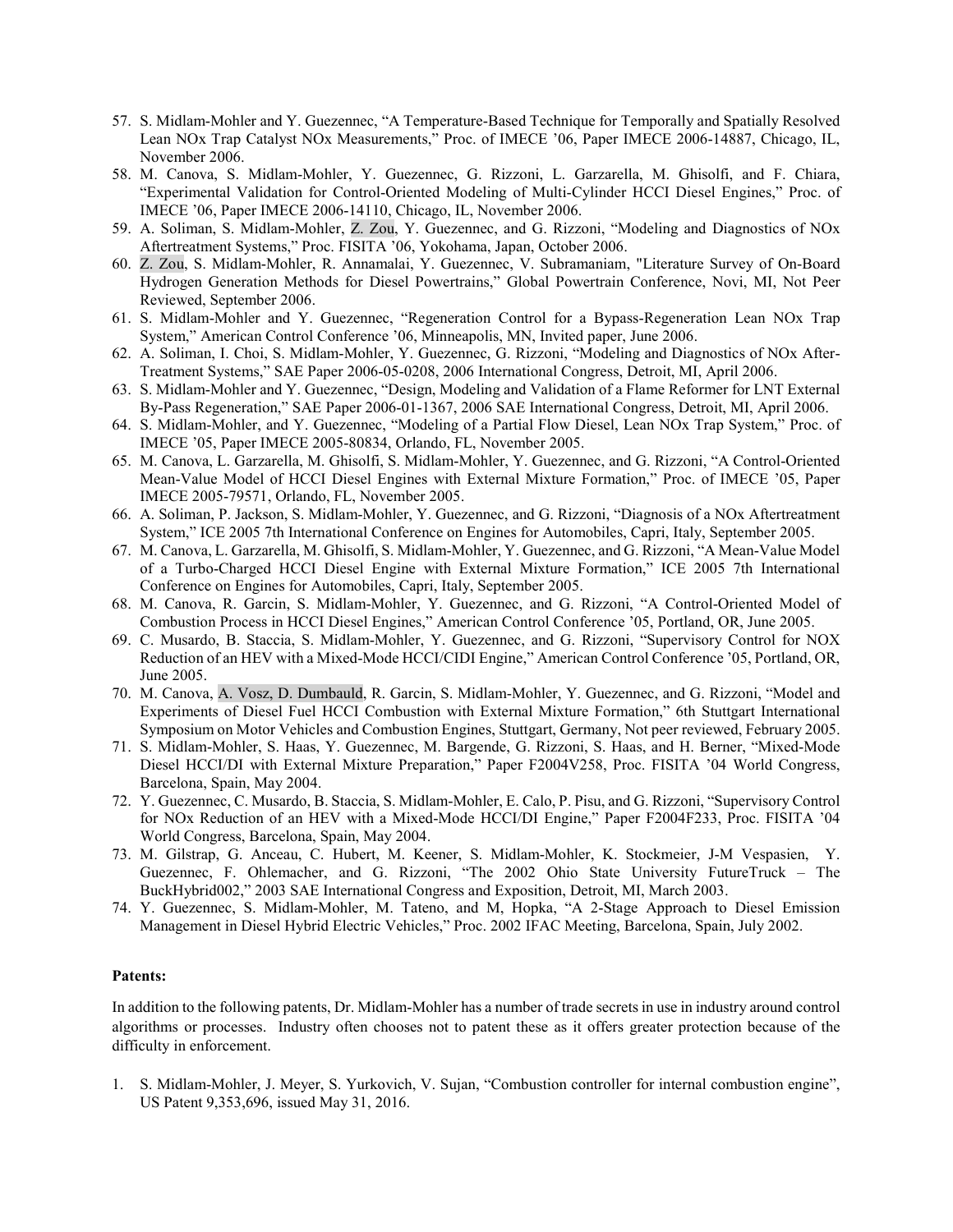- 2. Rajagopalan, Sai SV, Kenneth P. Dudek, Sharon Liu, Stephen Yurkovich, Shawn W. Midlam-Mohler, Yann G. Guezennec, and Yiran Hu. "Universal tracking air-fuel regulator for internal combustion engines." U.S. Patent 8,571,785, issued October 29, 2013.
- 3. J. Meyer, S. Midlam-Mohler, K. Dudek, S. Yurkovich, Y. Guezennec, "Fuel control system and method for more accurate response to feedback from an exhaust system with an air/fuel equivalence ratio offset", U.S. Patent 8,347,866, awarded January 8, 2013.
- 4. S. Midlam-Mohler, S. Rajagoplan, K. Dudek, S. Yurkovich, Y. Guezennec, "Compensating for random catalyst behavior", 8,346,458, January 1, 2013.
- 5. J. Meyer, S. Midlam-Mohler, K. Dudek, S. Yurkovich, Y. Guezennec, "Delay calibration systems and methods", U.S. Patent 8,265,858, awarded September 11, 2012.
- 6. S. Rajagolalan, J. Meyer, S. Midlam-Mohler, K. Dudek, S. Yurkovich, Y. Guezennec "Control systems and methods using geometry based exhaust mixing model", U.S. Patent 8,224,557, awarded July 17, 2012.
- 7. J. Meyer, S. Midlam-Mohler, K. Dudek, S. Yurkovich, Y. Guezennec, "Fuel control system and method for improved response to feedback from an exhaust system", U.S. Patent 8,186,336, awarded May 29, 2012.
- 8. J. Meyer, S. Midlam-Mohler, K. Dudek, S. Yurkovich, Y. Guezennec, "Delay compensation systems and methods", U.S Patent 8,113,187, awarded 2/12/2012.
- 9. Y. Hu, K. Dudek, S. Midlam-Mohler, Y. Guezennec, S. Yurkovich, L. Wiggins, "System and method for determining a camshaft position in a variable valve timing engine", U.S. Patent 8,096,271, awarded 1/17/2012.
- 10. S. Liu, K. Dudek, S. Rajagoplan, S. Yurkovich, Y. Hu, Y. Guezennec, S. Midlam-Mohler, "Off-line calibration of universal tracking air fuel ratio regulators", U.S. Patent 7,925,421, awarded 4/12/2011.
- 11. K. Dudek, S. Rajagoplan, S. Yurkovich, Y. Hu, Y. Guezennec, S. Midlam-Mohler, L. Avallone, I. Anilovich, "Air fuel ratio control system for internal combustion engines", U.S. Patent 7,937,209, awarded 5/3/2011.
- 12. S. Midlam-Mohler, B. Masterson, "System for Controlling NOx Emissions during Restarts of Hybrid and Conventional Vehicles," U.S. Patent 7,257,493, awarded 3/21/07.
- 13. S. Midlam-Mohler, "System and Method for Reducing NOx Emissions after Fuel Cut-Off Events," U.S. Patent 7,051,514, awarded 5/30/06.

# **Intellectual Property Royalties:**

The following five research projects involved royalty payments to OSU for exclusive rights to IP from the research project. None of these projects resulted in patents, instead, the company uses the IP as a trade secret.

- 1. Model-based optimization and control methodology for the design of Chrysler's next generation powertrain control systems, 12/01/2013 - 11/30/2015, Co-PI
- 2. Model-Based Gasoline Particulate Filter System Design, Control, And Diagnosis 07/01/2014 07/15/2016, Sole PI
- 3. Engine Startability Simulation, Modeling, And Control 09/01/2014 02/28/2017, Sole PI
- 4. Engine Calibration Using Eigenvariables, 10/15/2014 09/15/2016, Lead PI
- 5. Model-Based Heat Flux Sensor Development, 09/01/2017 12/31/2018, Lead PI

# **Applied R&D Projects Judged in Juried Competitions:**

The following table contains awards earned by the EcoCAR team which Dr. Midlam-Mohler advises. Entry into the competition is competitive and has included many well-regraded engineering schools.. Awards are decided by either quantitative evaluation of vehicle performance or via qualitative assessment by panels of  $~6$  to  $~12$  experts from industry, the Department of Energy, and Argonne National Lab.

# EcoCAR Mobility Challenge 2019

Competition Sponsors: U.S. Department of Energy, General Motors, and The Mathworks

- 1. 1st Place Overall
- 2. 1st place: Target Market Presentation
- 3. 1st place: Controls and Systems Modeling & Simulation Presentation
- 4. 2nd place: Connected and Automated Vehicle Systems Presentation
- 5. 3rd place: Propulsion System Integration Presentation
- 6. Best Final Technical Report
- 7. 2nd Place in Connected and Automated Vehicle Systems Deliverables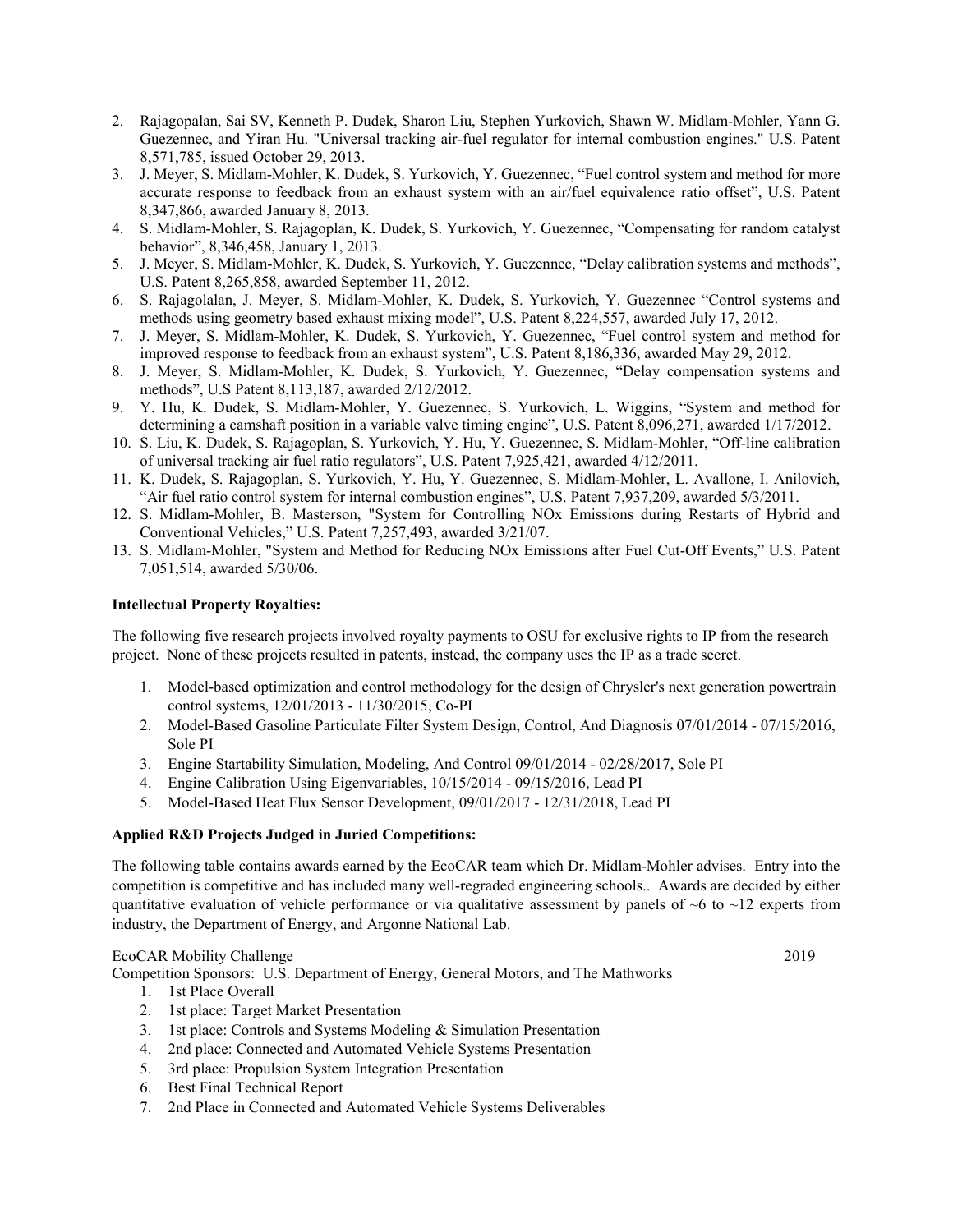| 8.<br>9. | 2nd Place: NSF Excellence in Connected and Automated Vehicles<br>1st Place NSF Diversity in Engineering Award |      |
|----------|---------------------------------------------------------------------------------------------------------------|------|
|          | EcoCAR 3 Competition                                                                                          | 2018 |
|          | Competition Sponsors: U.S. Department of Energy and General Motors                                            |      |
|          | 10. 1st Place Overall                                                                                         |      |
|          | 11. Best Emissions Testing Event Performance                                                                  |      |
|          | 12. NSF Best Innovation Research Papers                                                                       |      |
|          | 13. 1st TRC Best Total Energy Consumption Award                                                               |      |
|          | 14. 1st TRC Best Wheel-to-Well Petroleum Energy Usage                                                         |      |
|          | 15. 1st Over the Road Event                                                                                   |      |
|          | 16. 1st dSPACE Embedded Success Award                                                                         |      |
|          | 17. General Motors Women in Engineering Rookie Award                                                          |      |
|          | 18. NSF Diversity in Engineering Award                                                                        |      |
|          | 19. 1st Vehicle Design Report                                                                                 |      |
|          | 20. 1st Consumer Appeal                                                                                       |      |
|          | 21. 1st Innovation Presentation                                                                               |      |
|          | 22. 2nd Control and SMS Presentation                                                                          |      |
|          | 23. 2nd Mechanical Presentation                                                                               |      |
|          | 24. 2nd Mathwork Modeling Award                                                                               |      |
|          | 25. 3rd ADAS Presentation                                                                                     |      |
|          | EcoCAR 3 Competition                                                                                          | 2017 |
|          | Competition Sponsors: U.S. Department of Energy and General Motors                                            |      |
|          | 26. Overall Competition, 1st Place                                                                            |      |
|          | 27. Overall Project Management, 1st Place                                                                     |      |
|          | 28. Vehicle Design Report, 1st Place                                                                          |      |
|          | 29. Project Status Presentation, 1st Place                                                                    |      |
|          | 30. Innovation Presentation, 3rd Place                                                                        |      |
|          | 31. Consumer Appeal Event, 2nd Place                                                                          |      |
|          | 32. ECE Presentation, 1st Place                                                                               |      |
|          | 33. Mechanical Presentation, 2nd Place                                                                        |      |
|          | 34. E&EC UFW Total Energy Consumption, 1st Place                                                              |      |
|          | 35. E&EC UFW WTW Criteria Emissions, 1st Place                                                                |      |
|          | 36. E&EC UFW WTW GHG Emissions, 1st Place                                                                     |      |
|          | 37. E&EC UFW WTW PEU, 1st Place                                                                               |      |
|          | EcoCAR 3 Competition                                                                                          | 2016 |
|          | Competition Sponsors: U.S. Department of Energy and General Motors                                            |      |
|          | 38. Overall Competition, 1st Place                                                                            |      |
|          | 39. Overall Project Management, 2nd Place                                                                     |      |
|          | 40. Competition Project Status Presentation, 2nd Place                                                        |      |
|          | 41. Controls Presentation, 1st Place                                                                          |      |
|          | 42. Electrical Presentation, 1st Place                                                                        |      |
|          | 43. Final Technical Report, 2nd Place                                                                         |      |
|          | 44. Mechanical Presentation, 2nd Place                                                                        |      |
|          | 45. Vehicle Design Report, 1st Place                                                                          |      |
|          | 46. Vehicle Design Review, 3rd Place                                                                          |      |
|          | 47. WW HIL Review, 1st Place                                                                                  |      |
|          | EcoCAR 3 Competition                                                                                          | 2015 |
|          | Competition Sponsors: U.S. Department of Energy and General Motors                                            |      |
|          | 48. 1st Place Overall                                                                                         |      |
|          | 49. Best Final Stakeholder Status Presentation                                                                |      |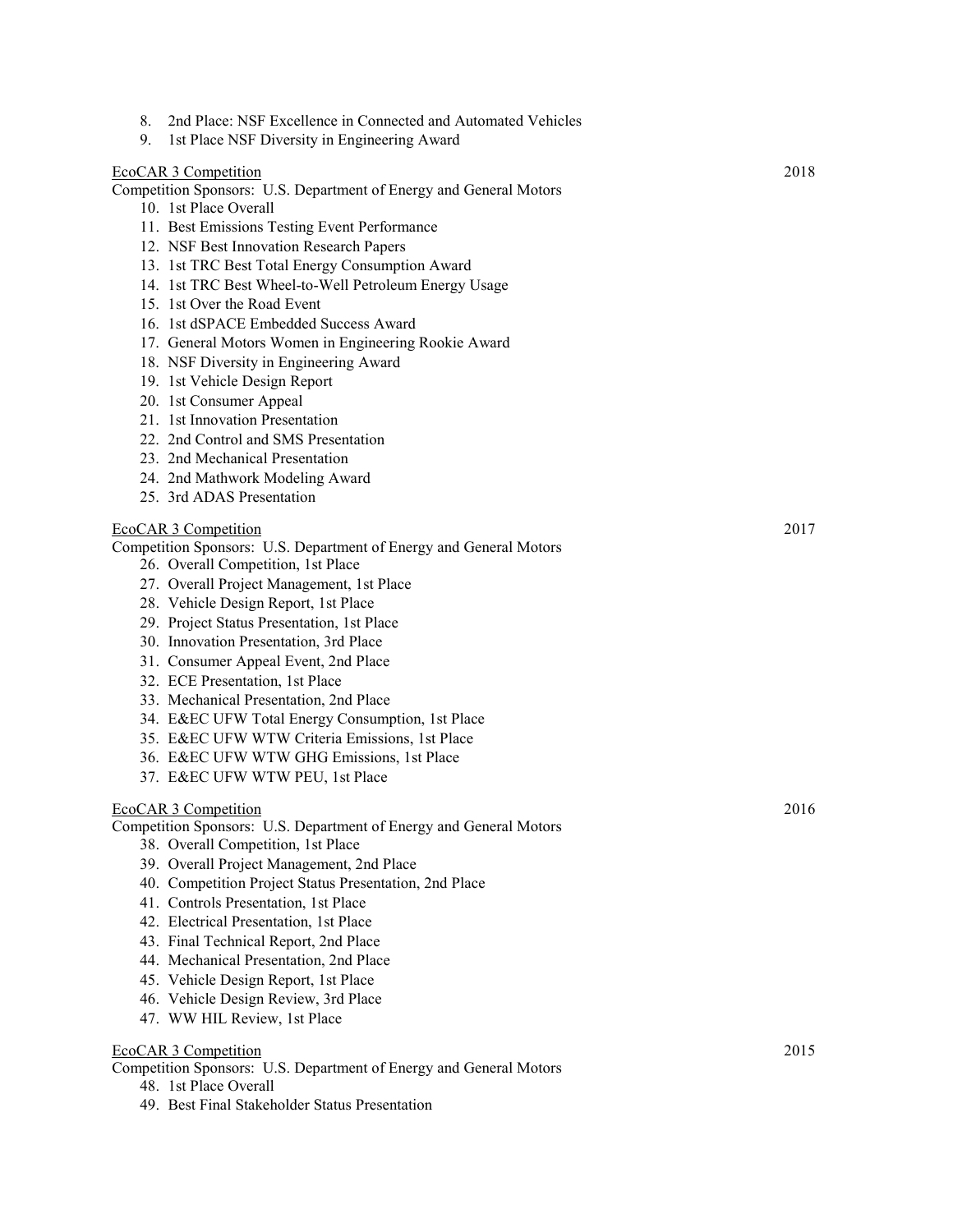| 50. Best Winter Workshop Innovation Topic Review                     |      |
|----------------------------------------------------------------------|------|
| 51. Best Innovation Presentation                                     |      |
| 52. Best Control Systems Presentation                                |      |
| 53. Best Trade Show Presentation                                     |      |
| 54. SMS Presentation and Demonstration                               |      |
| 55. Best Consumer Market Research Report                             |      |
| 56. 2nd Place Project Management                                     |      |
| 57. dSPACE Embedded Success Award, 1st Place                         |      |
| 58. MathWorks Modeling Award, 2nd Place                              |      |
| EcoCAR 2 Competition                                                 | 2014 |
| Competition Sponsors: U.S. Department of Energy and General Motors   |      |
| 59. 1st Place Overall                                                |      |
| 60. Lowest Petroleum Energy Use                                      |      |
| 61. Lowest Criteria Emissions                                        |      |
| 62. Best Final Technical Report                                      |      |
| 63. Best Static Consumer Acceptability                               |      |
| 64. Best Controls Presentation                                       |      |
| 65. Best Electrical Presentation                                     |      |
| 66. Best Progress Reports                                            |      |
| 67. ETAS ECU Excellence Award, 1st Place                             |      |
| 68. dSPACE Embedded Success Award, 1st Place                         |      |
| 69. MathWorks Modeling Award, 2nd Place                              |      |
| EcoCAR 2 Competition                                                 | 2013 |
| Competition Sponsors: U.S. Department of Energy and General Motors   |      |
| 70. 3rd Place Overall                                                |      |
| 71. Best Final Technical Report                                      |      |
| 72. Best Electrical Presentation                                     |      |
| 73. Best Progress Reports                                            |      |
| 74. Women in Engineering Award                                       |      |
| 75. MathWorks Modeling Award, 2nd Place                              |      |
| EcoCAR 2 Competition                                                 | 2012 |
| Competition Sponsors: U.S. Department of Energy and General Motors   |      |
| 76. 2nd Place Overall                                                |      |
| 77. Best Winter Workshop Controller HIL Evaluation, 2nd Place        |      |
| 78. Best Project Initiation Approval Presentation, 2nd Place         |      |
| 79. Best Controls Presentation, 3rd Place                            |      |
| 80. Best Final Controller HIL Evaluation, 1st Place                  |      |
| 81. Best Trade Show Evaluation, 2nd Place                            |      |
| 82. dSPACE Embedded Success Awards, 1st Place                        |      |
| 83. MathWorks Modeling Award, 1st Place                              |      |
| 84. Women in the Winner's Circle Foundation Women in Engineer Awards |      |
| <b>EcoCAR Competition</b>                                            | 2011 |
| Competition Sponsors: U.S. Department of Energy and General Motors   |      |
| 85. 2nd Place Overall                                                |      |
| 86. Best Controls Presentation                                       |      |
| 87. Freescale Innovation Award                                       |      |
| 88. The MathWorks Modeling Award, 2nd Place                          |      |
| 89. dSPACE Embedded Success Award, 2nd Place                         |      |
| 90. BOSCH Diversity in Engineering Award, 1st Place                  |      |